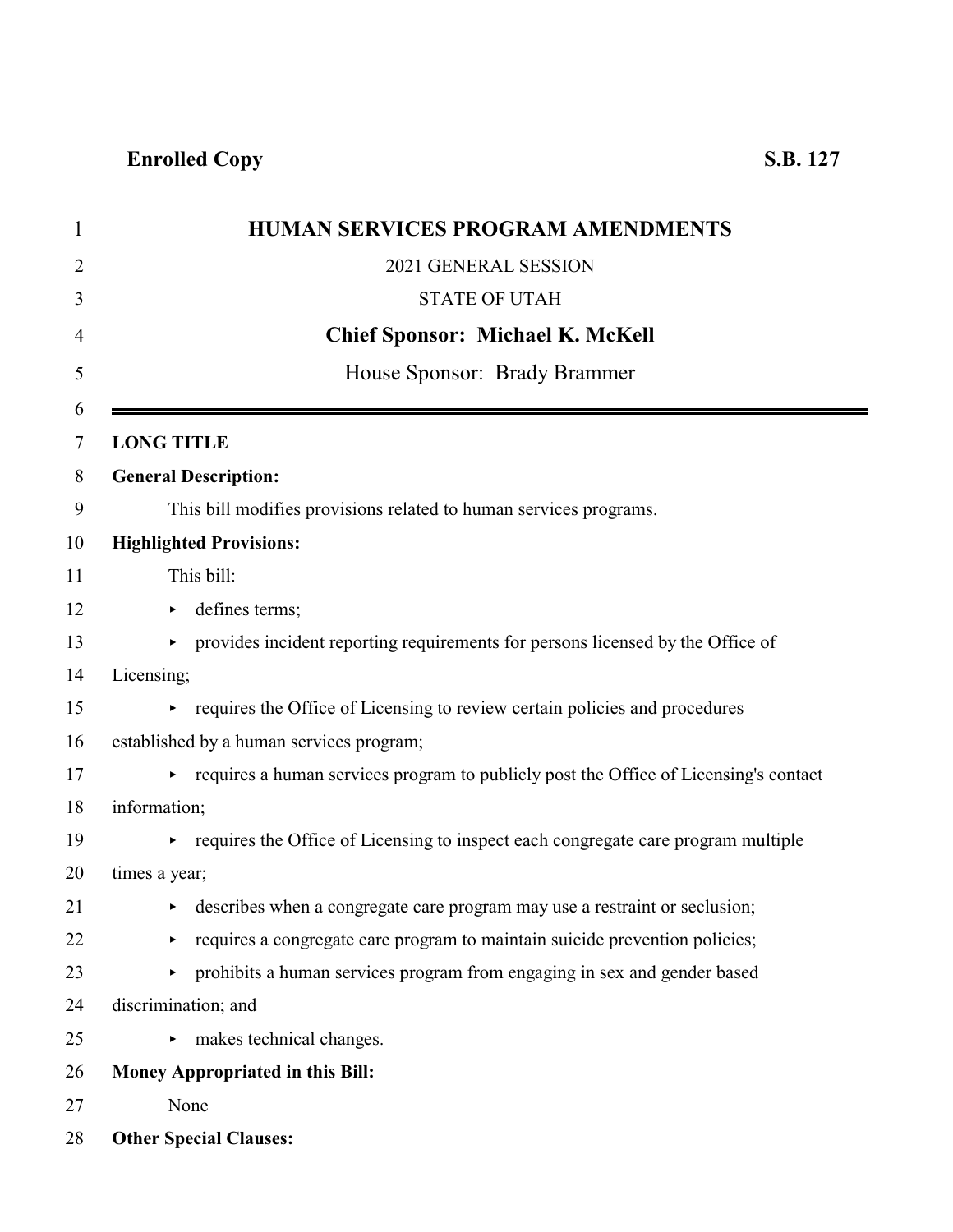<span id="page-1-0"></span>

| 29 | None                                                                                               |
|----|----------------------------------------------------------------------------------------------------|
| 30 | <b>Utah Code Sections Affected:</b>                                                                |
| 31 | <b>AMENDS:</b>                                                                                     |
| 32 | 62A-2-101, as last amended by Laws of Utah 2019, Chapters 136, 193 and last                        |
| 33 | amended by Coordination Clause, Laws of Utah 2019, Chapter 193                                     |
| 34 | 62A-2-106, as last amended by Laws of Utah 2017, Chapter 148                                       |
| 35 | 62A-2-118, as last amended by Laws of Utah 2005, Chapter 188                                       |
| 36 | 62A-2-120, as last amended by Laws of Utah 2020, Chapters 176, 225, 250 and last                   |
| 37 | amended by Coordination Clause, Laws of Utah 2020, Chapter 225                                     |
| 38 | <b>ENACTS:</b>                                                                                     |
| 39 | 62A-2-123, Utah Code Annotated 1953                                                                |
| 40 | 62A-2-124, Utah Code Annotated 1953                                                                |
| 41 |                                                                                                    |
| 42 | Be it enacted by the Legislature of the state of Utah:                                             |
| 43 | Section 1. Section 62A-2-101 is amended to read:                                                   |
| 44 | 62A-2-101. Definitions.                                                                            |
| 45 | As used in this chapter:                                                                           |
| 46 | (1) "Adult day care" means nonresidential care and supervision:                                    |
| 47 | (a) for three or more adults for at least four but less than 24 hours a day; and                   |
| 48 | (b) that meets the needs of functionally impaired adults through a comprehensive                   |
| 49 | program that provides a variety of health, social, recreational, and related support services in a |
| 50 | protective setting.                                                                                |
| 51 | (2) "Applicant" means a person who applies for an initial license or a license renewal             |
| 52 | under this chapter.                                                                                |
| 53 | $(3)$ (a) "Associated with the licensee" means that an individual is:                              |
| 54 | (i) affiliated with a licensee as an owner, director, member of the governing body,                |
| 55 | employee, agent, provider of care, department contractor, or volunteer; or                         |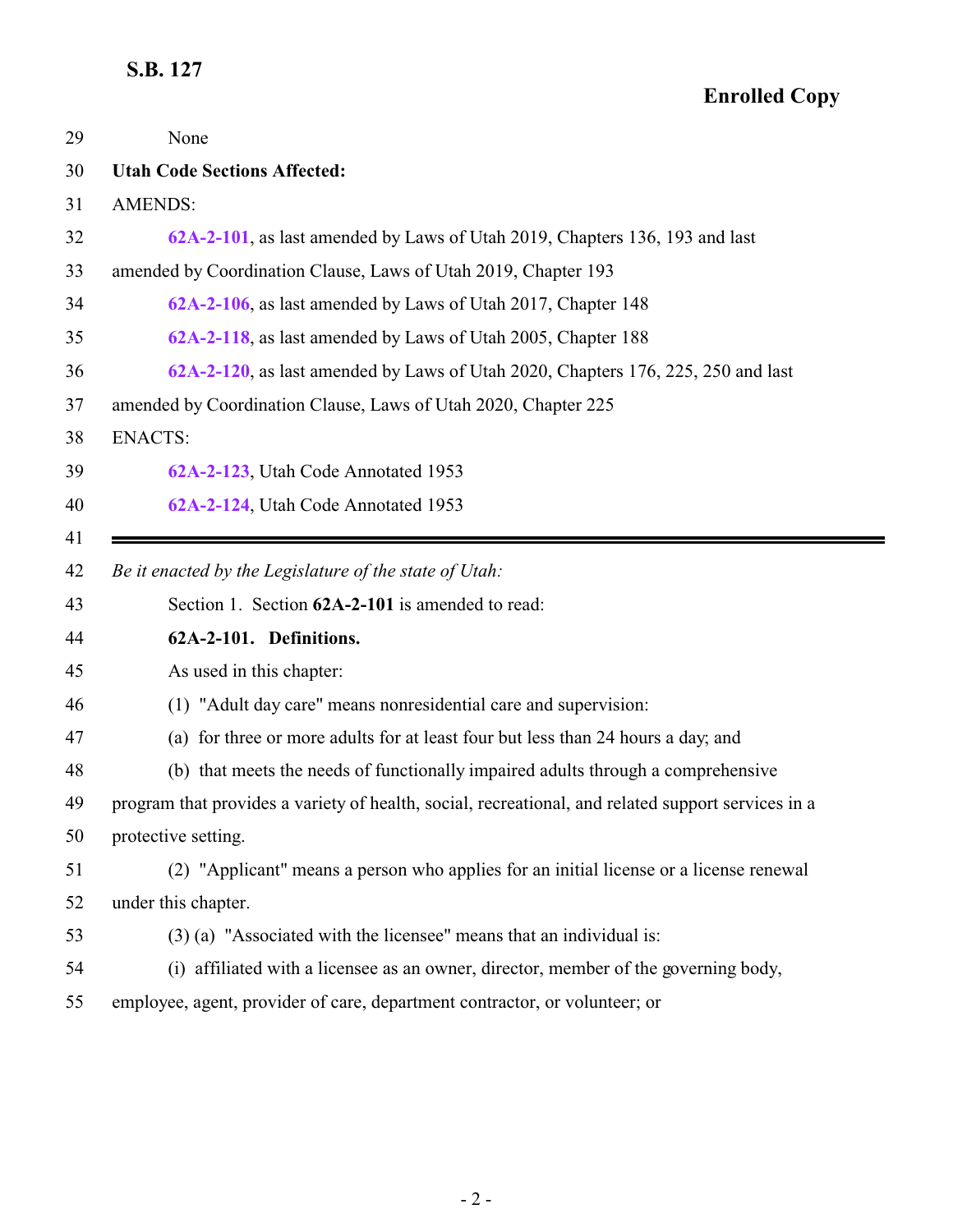| 56 | (ii) applying to become affiliated with a licensee in a capacity described in Subsection       |
|----|------------------------------------------------------------------------------------------------|
| 57 | $(3)(a)(i)$ .                                                                                  |
| 58 | (b) "Associated with the licensee" does not include:                                           |
| 59 | (i) service on the following bodies, unless that service includes direct access to a child     |
| 60 | or a vulnerable adult:                                                                         |
| 61 | (A) a local mental health authority described in Section 17-43-301;                            |
| 62 | (B) a local substance abuse authority described in Section 17-43-201; or                       |
| 63 | (C) a board of an organization operating under a contract to provide mental health or          |
| 64 | substance abuse programs, or services for the local mental health authority or substance abuse |
| 65 | authority; or                                                                                  |
| 66 | (ii) a guest or visitor whose access to a child or a vulnerable adult is directly supervised   |
| 67 | at all times.                                                                                  |
| 68 | (4) (a) "Boarding school" means a private school that:                                         |
| 69 | (i) uses a regionally accredited education program;                                            |
| 70 | (ii) provides a residence to the school's students:                                            |
| 71 | (A) for the purpose of enabling the school's students to attend classes at the school; and     |
| 72 | (B) as an ancillary service to educating the students at the school;                           |
| 73 | (iii) has the primary purpose of providing the school's students with an education, as         |
| 74 | defined in Subsection $(4)(b)(i)$ ; and                                                        |
| 75 | (iv) (A) does not provide the treatment or services described in Subsection $[(33)(a)]$        |
| 76 | $(36)(a)$ ; or                                                                                 |
| 77 | (B) provides the treatment or services described in Subsection $[(33)(a)]$ (36)(a) on a        |
| 78 | limited basis, as described in Subsection $(4)(b)(ii)$ .                                       |
| 79 | (b) (i) For purposes of Subsection $(4)(a)(iii)$ , "education" means a course of study for     |
| 80 | one or more of grades kindergarten through 12th grade.                                         |
| 81 | (ii) For purposes of Subsection $(4)(a)(iv)(B)$ , a private school provides the treatment or   |

82 services described in Subsection  $[(33)(a)] (36)(a)$  on a limited basis if: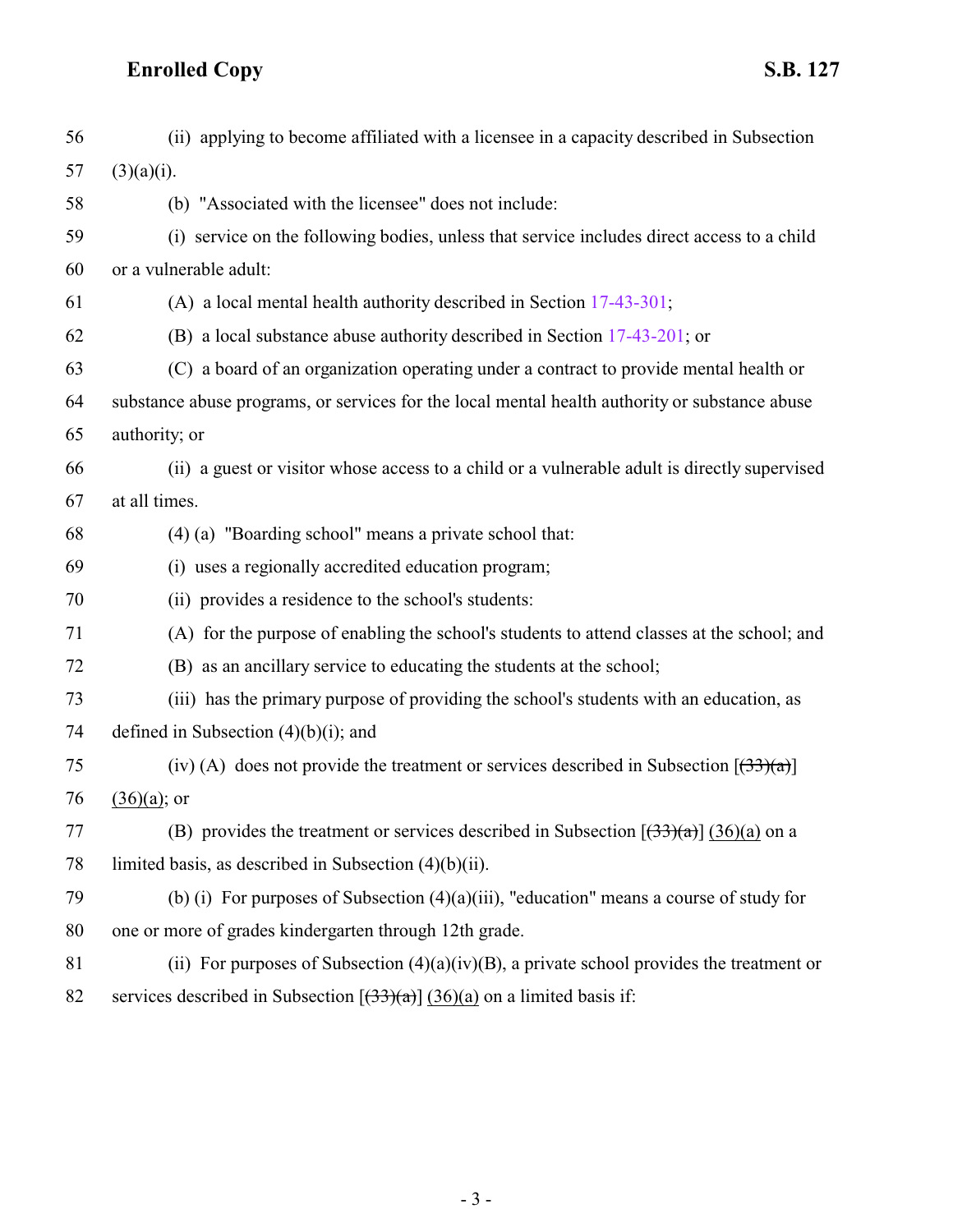| 83  | (A) the treatment or services described in Subsection $[(33)(a)]$ (36)(a) are provided         |
|-----|------------------------------------------------------------------------------------------------|
| 84  | only as an incidental service to a student; and                                                |
| 85  | (B) the school does not:                                                                       |
| 86  | (I) specifically solicit a student for the purpose of providing the treatment or services      |
| 87  | described in Subsection $[\left(\frac{33}{\alpha}\right)] \left(\frac{36}{\alpha}\right)$ ; or |
| 88  | (II) have a primary purpose of providing the treatment or services described in                |
| 89  | Subsection $\left[\frac{33}{a}\right]$ (36)(a).                                                |
| 90  | (c) "Boarding school" does not include a therapeutic school.                                   |
| 91  | (5) "Child" means [a person] an individual under 18 years [of age] old.                        |
| 92  | (6) "Child placing" means receiving, accepting, or providing custody or care for any           |
| 93  | child, temporarily or permanently, for the purpose of:                                         |
| 94  | (a) finding a person to adopt the child;                                                       |
| 95  | (b) placing the child in a home for adoption; or                                               |
| 96  | (c) foster home placement.                                                                     |
| 97  | (7) "Child-placing agency" means a person that engages in child placing.                       |
| 98  | (8) "Client" means an individual who receives or has received services from a licensee.        |
| 99  | (9) "Congregate care program" means any of the following that provide services to a            |
| 100 | child:                                                                                         |
| 101 | (a) an outdoor youth program;                                                                  |
| 102 | (b) a residential support program;                                                             |
| 103 | (c) a residential treatment program; or                                                        |
| 104 | (d) a therapeutic school.                                                                      |
| 105 | $[\langle 9 \rangle]$ (10) "Day treatment" means specialized treatment that is provided to:    |
| 106 | (a) a client less than 24 hours a day; and                                                     |
| 107 | (b) four or more persons who:                                                                  |
| 108 | (i) are unrelated to the owner or provider; and                                                |
| 109 | (ii) have emotional, psychological, developmental, physical, or behavioral                     |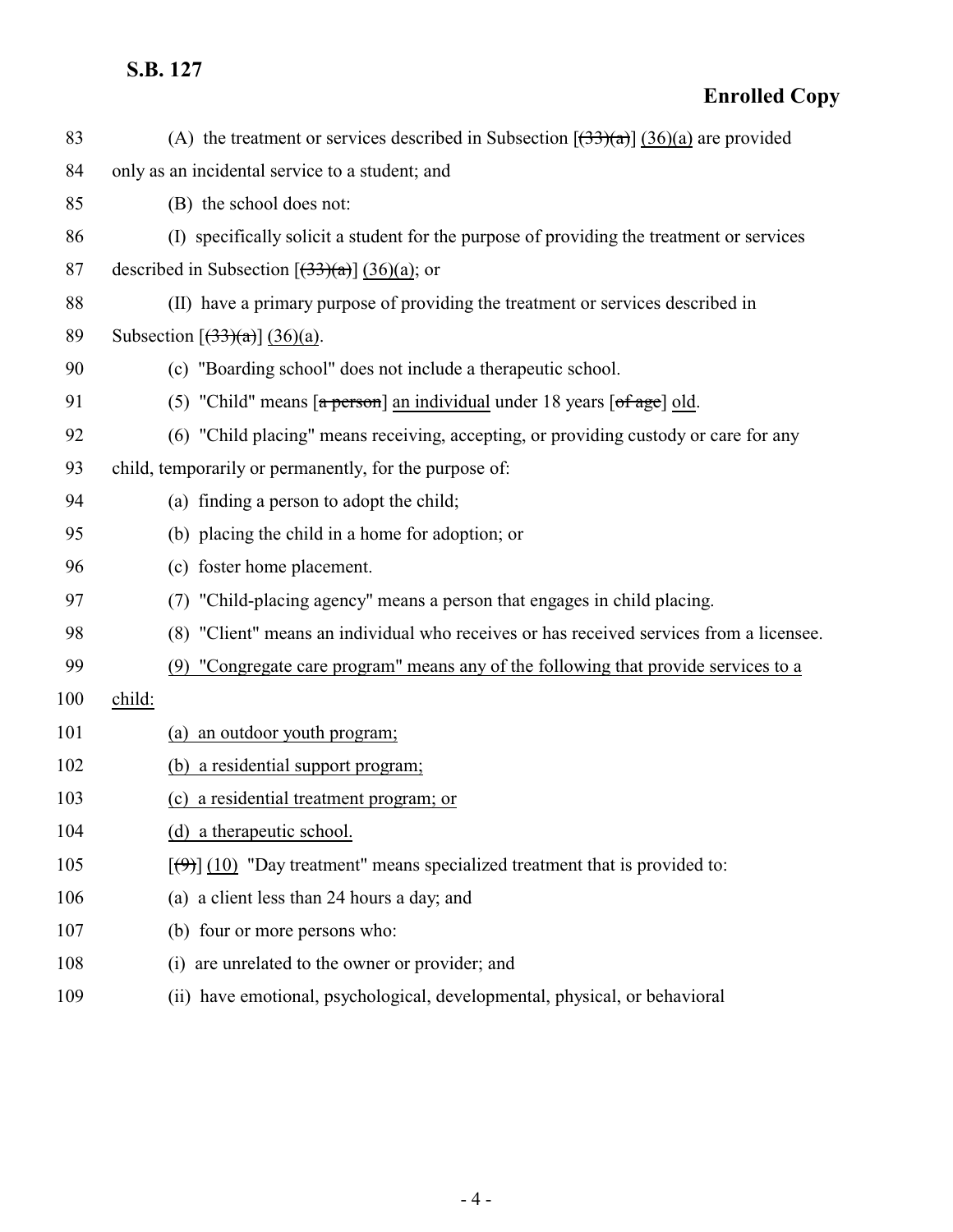| 110 | dysfunctions, impairments, or chemical dependencies.                                           |
|-----|------------------------------------------------------------------------------------------------|
| 111 | $[$ (10) $]$ (11) "Department" means the Department of Human Services.                         |
| 112 | $[$ (14+)] (12) "Department contractor" means an individual who:                               |
| 113 | (a) provides services under a contract with the department; and                                |
| 114 | (b) due to the contract with the department, has or will likely have direct access to a        |
| 115 | child or vulnerable adult.                                                                     |
| 116 | $[$ (12) $]$ (13) "Direct access" means that an individual has, or likely will have:           |
| 117 | (a) contact with or access to a child or vulnerable adult that provides the individual         |
| 118 | with an opportunity for personal communication or touch; or                                    |
| 119 | (b) an opportunity to view medical, financial, or other confidential personal identifying      |
| 120 | information of the child, the child's parents or legal guardians, or the vulnerable adult.     |
| 121 | $[ (13) ]$ (14) "Directly supervised" means that an individual is being supervised under       |
| 122 | the uninterrupted visual and auditory surveillance of another individual who has a current     |
| 123 | background screening approval issued by the office.                                            |
| 124 | $[$ (14+)] (15) "Director" means the director of the Office of Licensing.                      |
| 125 | $[ (15) ] (16)$ "Domestic violence" means the same as that term is defined in Section          |
| 126 | $77-36-1$ .                                                                                    |
| 127 | $[ (16) ]$ (17) "Domestic violence treatment program" means a nonresidential program           |
| 128 | designed to provide psychological treatment and educational services to perpetrators and       |
| 129 | victims of domestic violence.                                                                  |
| 130 | $[\frac{17}{12}]$ (18) "Elder adult" means a person 65 years [of age] old or older.            |
| 131 | $[ (18) ]$ (19) "Executive director" means the executive director of the department.           |
| 132 | $[$ (49)] (20) "Foster home" means a residence that is licensed or certified by the Office     |
| 133 | of Licensing for the full-time substitute care of a child.                                     |
| 134 | $[\frac{1}{20}]$ (21) "Health benefit plan" means the same as that term is defined in Section  |
| 135 | $31A-1-301$ .                                                                                  |
| 136 | $[\frac{(21)}{(22)}]$ "Health care provider" means the same as that term is defined in Section |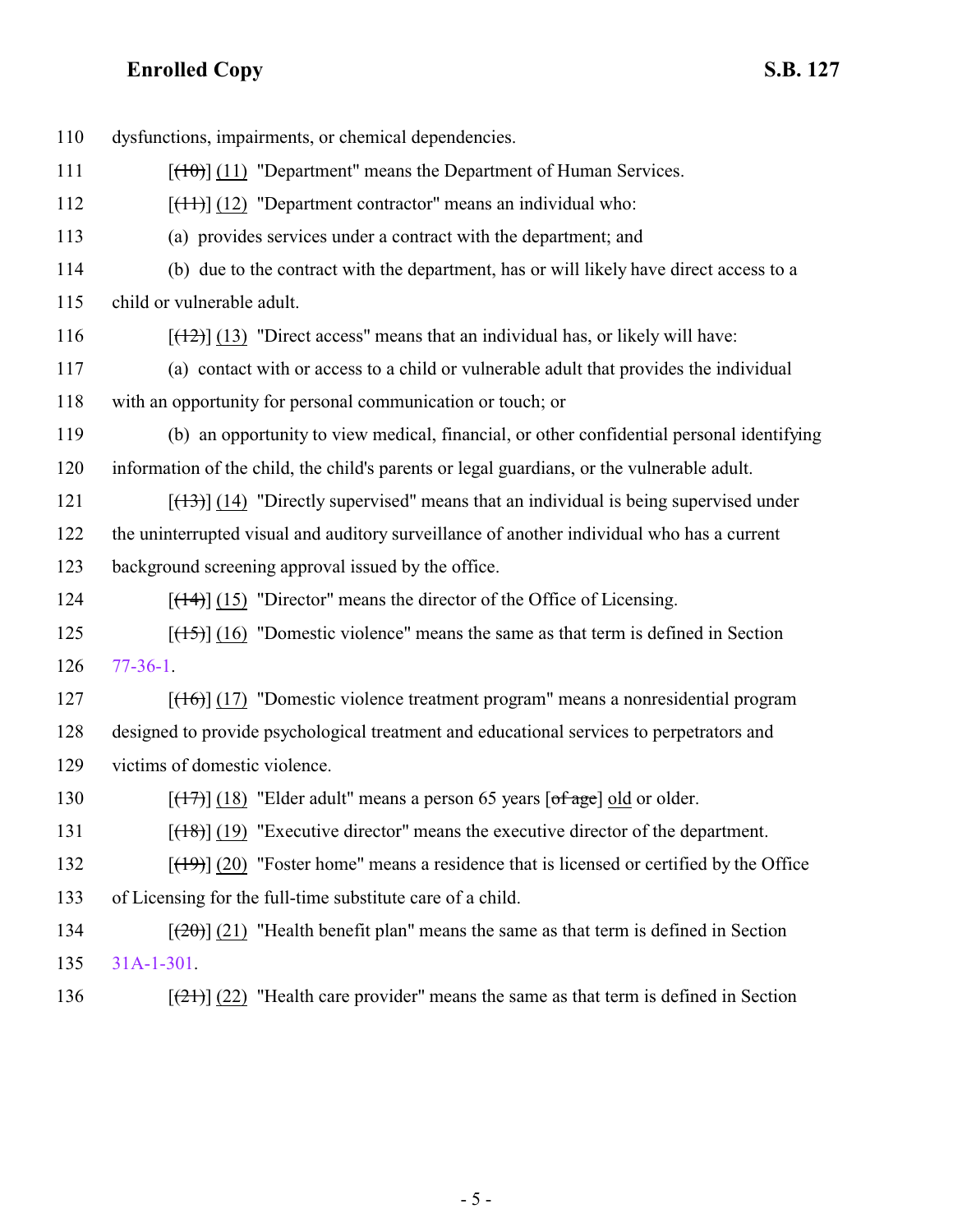- **Enrolled Copy**
- 137 [78B-3-403](http://le.utah.gov/UtahCode/SectionLookup.jsp?section=78b-3-403&session=2021GS). 138  $[(22)(23)$  "Health insurer" means the same as that term is defined in Section 139 [31A-22-615.5](http://le.utah.gov/UtahCode/SectionLookup.jsp?section=31a-22-615.5&session=2021GS). 140  $[(23)(24)(a)$  "Human services program" means  $[a]$ : 141 (i) a foster home; 142 (ii) a therapeutic school; 143 (iii) a youth program; 144 (iv) an outdoor youth program; 145 (v) a residential treatment program; 146 (vi) a residential support program; 147  $[(iv)]$  (vii) a resource family home; 148  $[\forall \forall]$  (viii) a recovery residence; or 149  $[(\overrightarrow{v_i})](ix)$  a facility or program that provides: 150  $[(A)$  secure treatment; 151 [(B) inpatient treatment; 152 [(C) residential treatment; 153  $[(D)$  residential support; 154  $[\left(\text{E}\right)]$  (A) adult day care; 155  $\left[\left(\overline{f}\right)\right]$  (B) day treatment; 156  $[(G)]$  (C) outpatient treatment; 157 [<del>(H)</del>] (D) domestic violence treatment; 158  $[\text{H}](E)$  child-placing services; 159  $[\text{)}$  (F) social detoxification; or 160  $[(K)]$  (G) any other human services that are required by contract with the department to 161 be licensed with the department. 162 (b) "Human services program" does not include:
	- 163 (i) a boarding school; or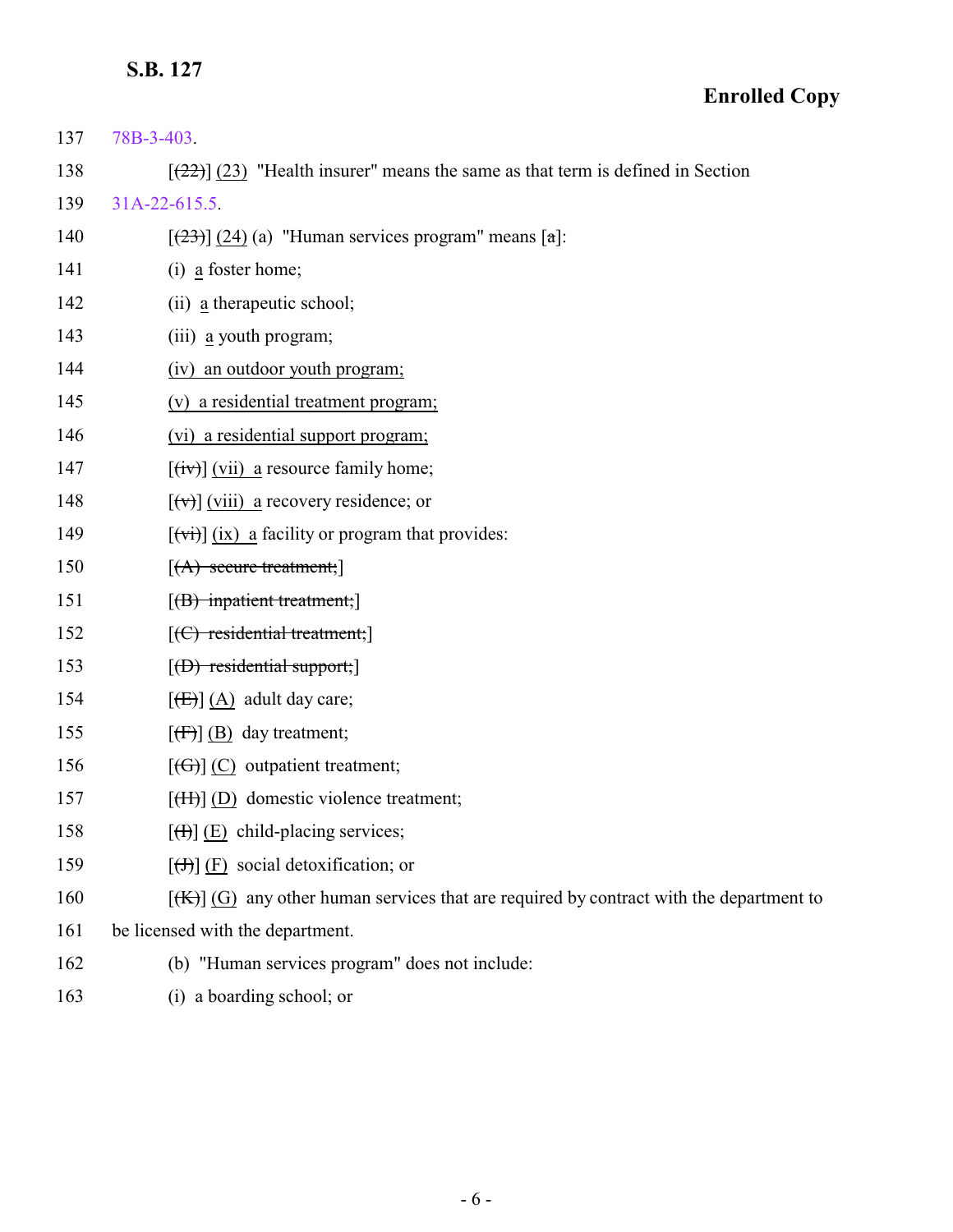| 164 | (ii) a residential, vocational and life skills program, as defined in Section $13-53-102$ . |
|-----|---------------------------------------------------------------------------------------------|
| 165 | $[24]$ (25) "Indian child" means the same as that term is defined in 25 U.S.C. Sec.         |
| 166 | 1903.                                                                                       |
| 167 | $[25]$ (26) "Indian country" means the same as that term is defined in 18 U.S.C. Sec.       |
| 168 | 1151.                                                                                       |
| 169 | $[26]$ (27) "Indian tribe" means the same as that term is defined in 25 U.S.C. Sec.         |
| 170 | 1903.                                                                                       |
| 171 | (28) "Intermediate secure treatment" means 24-hour specialized residential treatment or     |
| 172 | care for an individual who:                                                                 |
| 173 | (a) cannot live independently or in a less restrictive environment; and                     |
| 174 | (b) requires, without the individual's consent or control, the use of locked doors to care  |
| 175 | for the individual.                                                                         |
| 176 | $[27]$ (29) "Licensee" means an individual or a human services program licensed by          |
| 177 | the office.                                                                                 |
| 178 | $[ (28) ]$ (30) "Local government" means a city, town, metro township, or county.           |
| 179 | $[\frac{29}{31}]$ (31) "Minor" has the same meaning as "child."                             |
| 180 | $[30, 32, 32, 10]$ "Office" means the Office of Licensing within the Department of Human    |
| 181 | Services.                                                                                   |
| 182 | "Outdoor youth program" means a program that provides:<br>(33)                              |
| 183 | (a) services to a child that has:                                                           |
| 184 | a chemical dependency; or                                                                   |
| 185 | (ii) a dysfunction or impairment that is emotional, psychological, developmental, or        |
| 186 | behavioral;                                                                                 |
| 187 | (b) a 24-hour outdoor group living environment; and                                         |
| 188 | (c) (i) regular therapy, including group, individual, or supportive family therapy; or      |
| 189 | (ii) informal therapy or similar services, including wilderness therapy, adventure          |
| 190 | therapy, or outdoor behavioral healthcare.                                                  |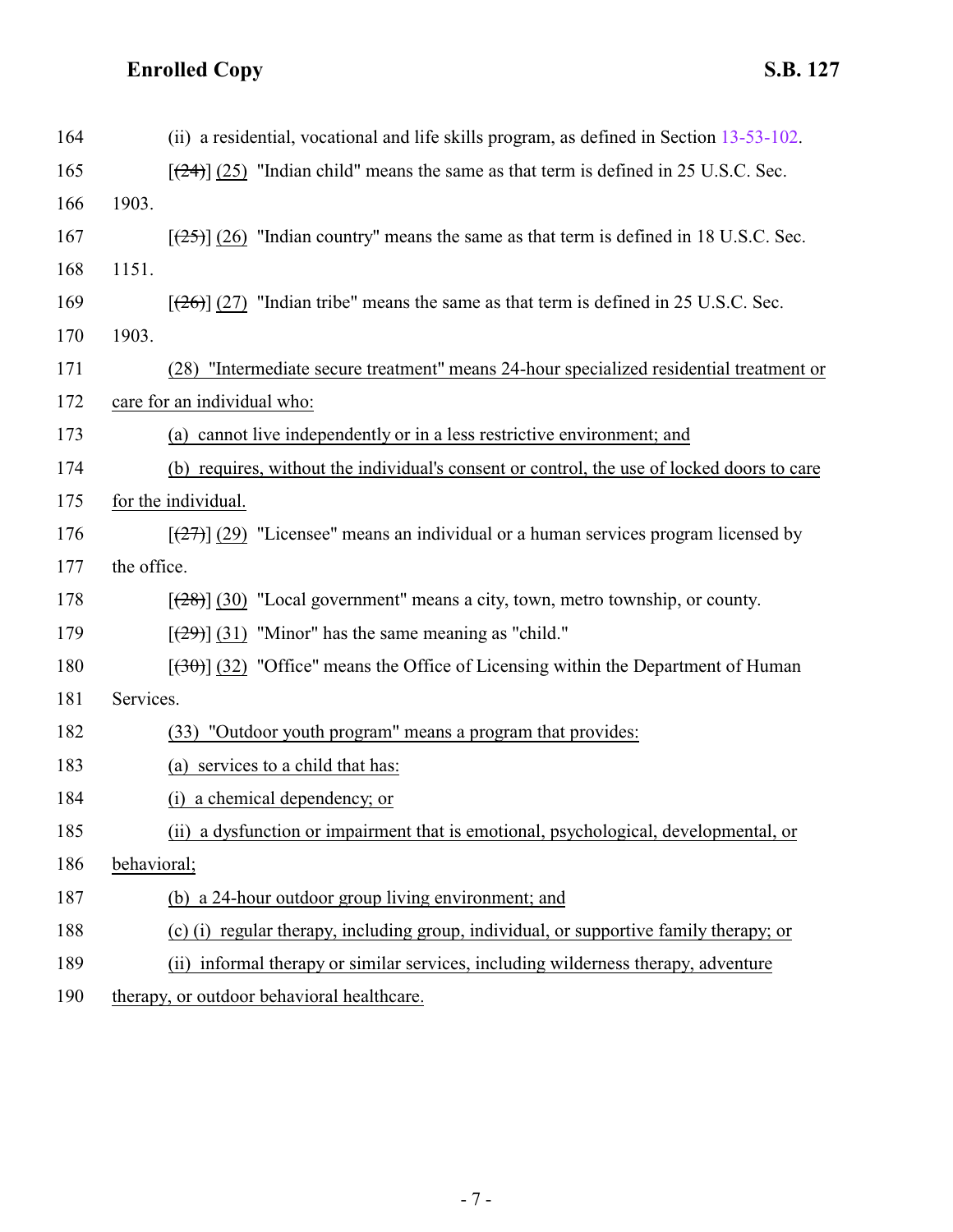| 191 | $[34]$ (34) "Outpatient treatment" means individual, family, or group therapy or                |
|-----|-------------------------------------------------------------------------------------------------|
| 192 | counseling designed to improve and enhance social or psychological functioning for those        |
| 193 | whose physical and emotional status allows them to continue functioning in their usual living   |
| 194 | environment.                                                                                    |
| 195 | $[32]$ (35) "Practice group" or "group practice" means two or more health care                  |
| 196 | providers legally organized as a partnership, professional corporation, or similar association, |
| 197 | for which:                                                                                      |
| 198 | (a) substantially all of the services of the health care providers who are members of the       |
| 199 | group are provided through the group and are billed in the name of the group and amounts        |
| 200 | received are treated as receipts of the group; and                                              |
| 201 | (b) the overhead expenses of and the income from the practice are distributed in                |
| 202 | accordance with methods previously determined by members of the group.                          |
| 203 | $[33]$ (36) (a) "Recovery residence" means a home, residence, or facility that meets at         |
| 204 | least two of the following requirements:                                                        |
| 205 | (i) provides a supervised living environment for individuals recovering from a                  |
| 206 | substance use disorder;                                                                         |
| 207 | (ii) provides a living environment in which more than half of the individuals in the            |
| 208 | residence are recovering from a substance use disorder;                                         |
| 209 | (iii) provides or arranges for residents to receive services related to their recovery from     |
| 210 | a substance use disorder, either on or off site;                                                |
| 211 | (iv) is held out as a living environment in which individuals recovering from substance         |
| 212 | abuse disorders live together to encourage continued sobriety; or                               |
| 213 | $(v)$ (A) receives public funding; or                                                           |
| 214 | (B) is run as a business venture, either for-profit or not-for-profit.                          |
| 215 | (b) "Recovery residence" does not mean:                                                         |
| 216 | (i) a residential treatment program;                                                            |
| 217 | (ii) residential support; or                                                                    |
|     |                                                                                                 |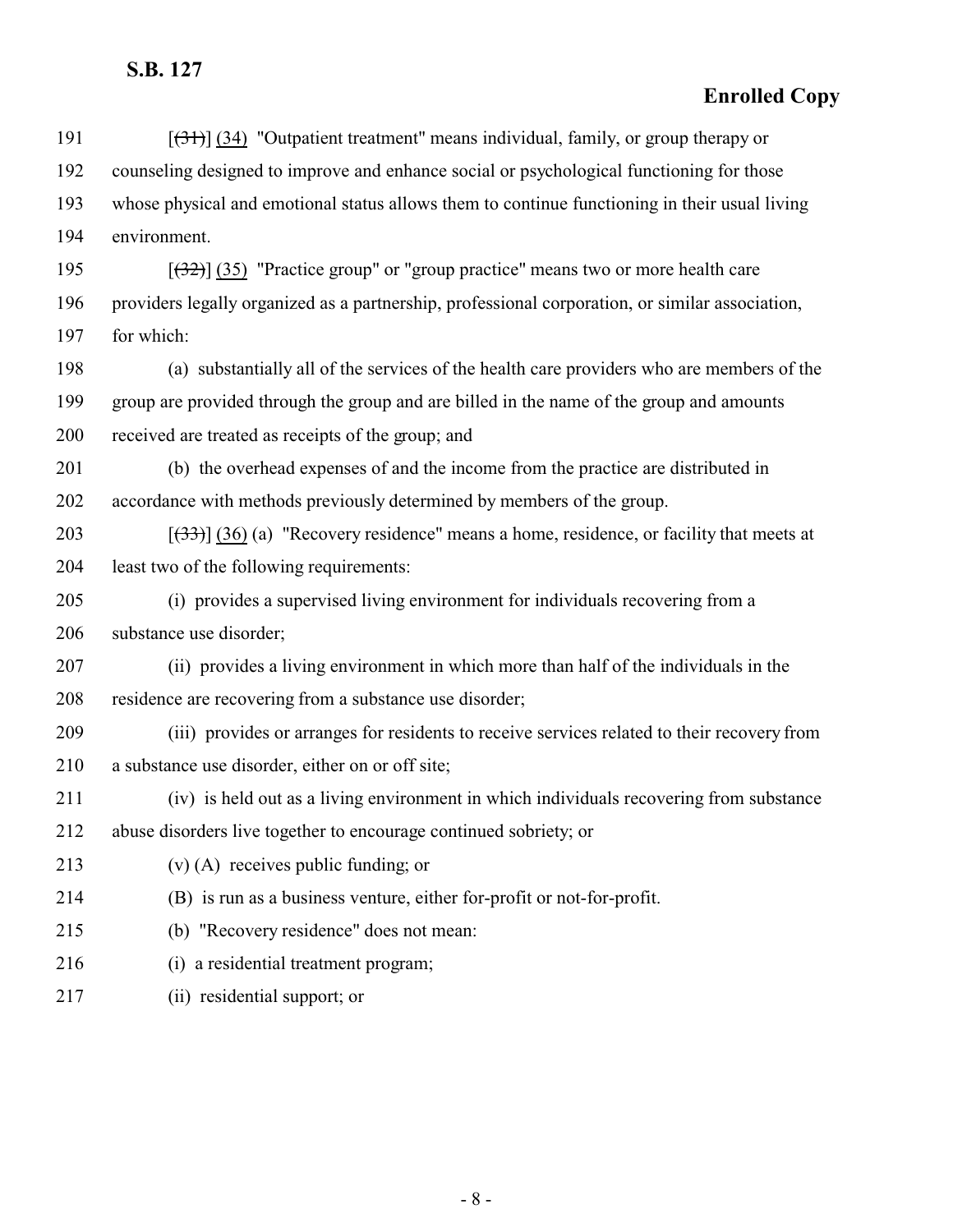| 218 | (iii) a home, residence, or facility, in which:                                                |
|-----|------------------------------------------------------------------------------------------------|
| 219 | (A) residents, by their majority vote, establish, implement, and enforce policies              |
| 220 | governing the living environment, including the manner in which applications for residence are |
| 221 | approved and the manner in which residents are expelled;                                       |
| 222 | (B) residents equitably share rent and housing-related expenses; and                           |
| 223 | (C) a landlord, owner, or operator does not receive compensation, other than fair              |
| 224 | market rental income, for establishing, implementing, or enforcing policies governing the      |
| 225 | living environment.                                                                            |
| 226 | $[ (34) ]$ (37) "Regular business hours" means:                                                |
| 227 | (a) the hours during which services of any kind are provided to a client; or                   |
| 228 | (b) the hours during which a client is present at the facility of a licensee.                  |
| 229 | $[35]$ (38) (a) "Residential support program" means [arranging for or providing] a             |
| 230 | program that arranges for or provides the necessities of life as a protective service to       |
| 231 | individuals or families who have a disability or who are experiencing a dislocation or         |
| 232 | emergency that prevents them from providing these services for themselves or their families.   |
| 233 | (b) "Residential support program" includes [providing] a program that provides a               |
| 234 | supervised living environment for [persons] individuals with dysfunctions or impairments that  |
| 235 | are:                                                                                           |
| 236 | (i) emotional;                                                                                 |
| 237 | (ii) psychological;                                                                            |
| 238 | (iii) developmental; or                                                                        |
| 239 | (iv) behavioral.                                                                               |
| 240 | (c) Treatment is not a necessary component of a residential support program.                   |
| 241 | (d) "Residential support program" does not include:                                            |
| 242 | (i) a recovery residence; or                                                                   |
| 243 | (ii) a program that provides residential services that are performed:                          |
| 244 | (A) exclusively under contract with the department and provided to individuals through         |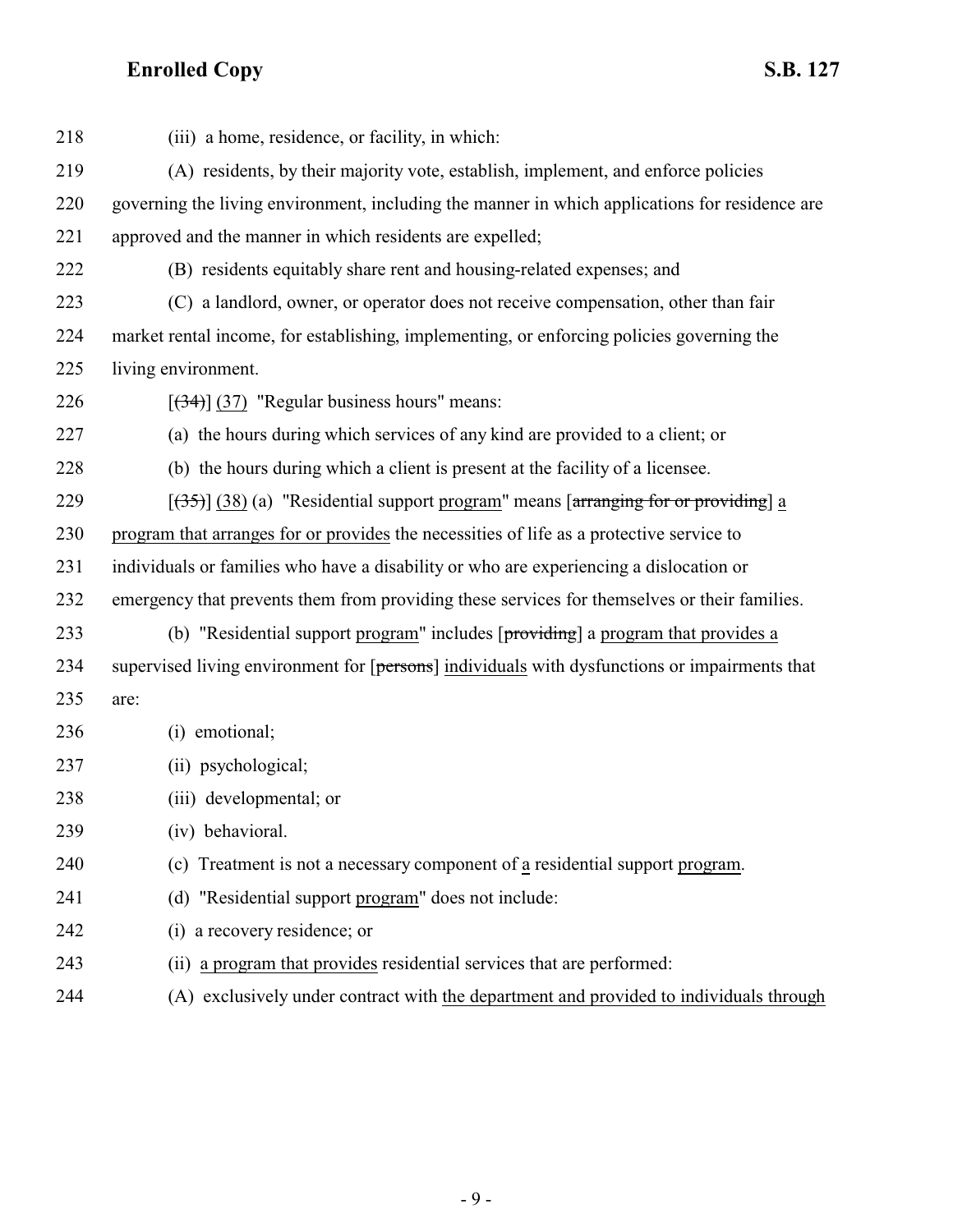| 245 | the Division of Services for People with Disabilities; or                                      |
|-----|------------------------------------------------------------------------------------------------|
| 246 | (B) in a facility that serves fewer than four individuals.                                     |
| 247 | $[36]$ (39) (a) "Residential treatment" means a 24-hour group living environment for           |
| 248 | four or more individuals unrelated to the owner or provider that offers room or board and      |
| 249 | specialized treatment, behavior modification, rehabilitation, discipline, emotional growth, or |
| 250 | habilitation services for persons with emotional, psychological, developmental, or behavioral  |
| 251 | dysfunctions, impairments, or chemical dependencies.                                           |
| 252 | (b) "Residential treatment" does not include a:                                                |
| 253 | (i) boarding school;                                                                           |
| 254 | (ii) foster home; or                                                                           |
| 255 | (iii) recovery residence.                                                                      |
| 256 | $[37]$ (40) "Residential treatment program" means a [human services program] a                 |
| 257 | program or facility that provides:                                                             |
| 258 | (a) residential treatment; or                                                                  |
| 259 | (b) intermediate secure treatment.                                                             |
| 260 | $(38)$ (a) "Secure treatment" means 24-hour specialized residential treatment or care for      |
| 261 | persons whose current functioning is such that they cannot live independently or in a less     |
| 262 | restrictive environment.                                                                       |
| 263 | (b) "Secure treatment" differs from residential treatment to the extent that it requires       |
| 264 | intensive supervision, locked doors, and other security measures that are imposed on residents |
| 265 | with neither their consent nor control.]                                                       |
| 266 | (41) "Seclusion" means the involuntary confinement of an individual in a room or an            |
| 267 | area:                                                                                          |
| 268 | (a) away from the individual's peers; and                                                      |
| 269 | (b) in a manner that physically prevents the individual from leaving the room or area.         |
| 270 | $[39]$ (42) "Social detoxification" means short-term residential services for persons          |
| 271 | who are experiencing or have recently experienced drug or alcohol intoxication, that are       |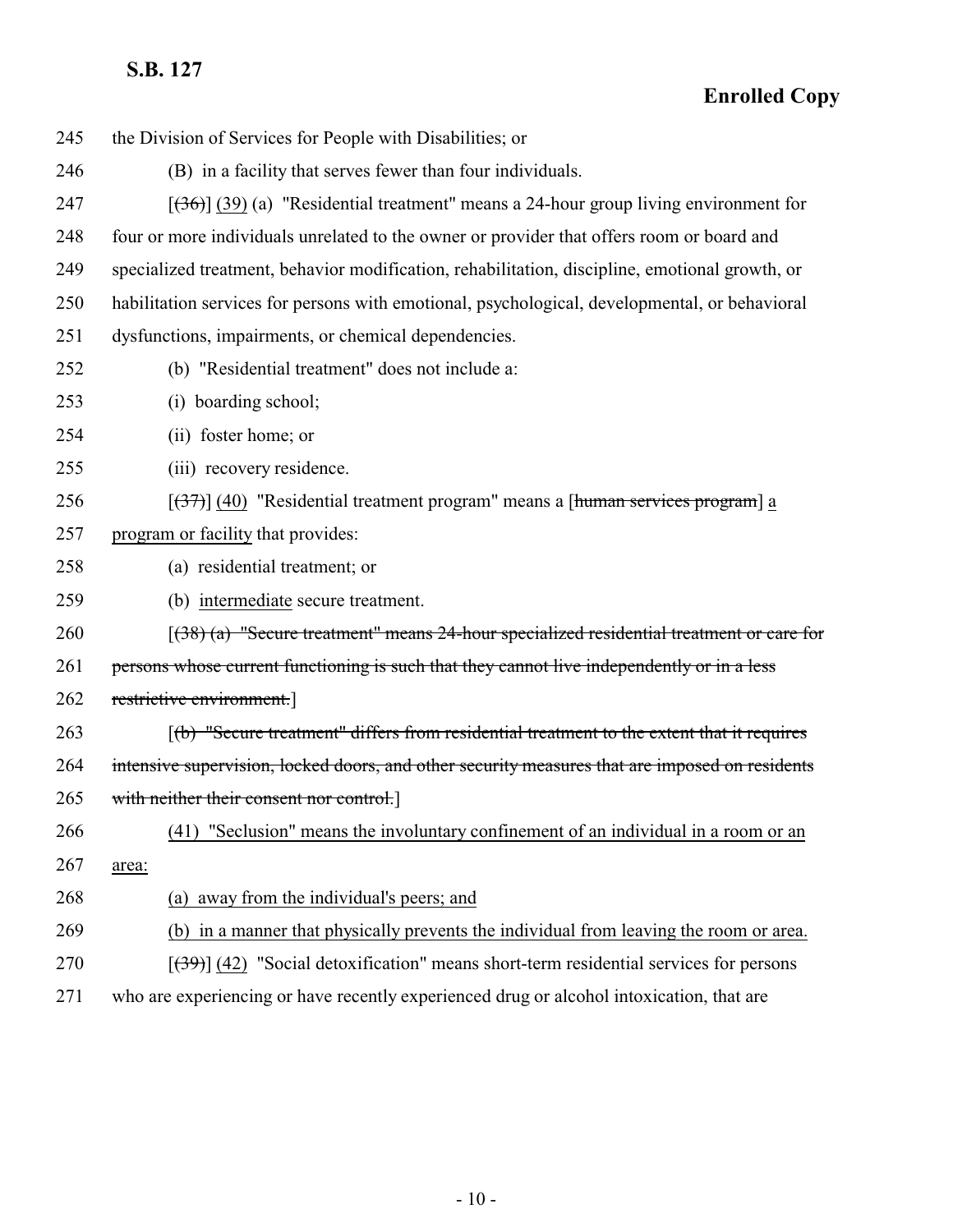| 272 | provided outside of a health care facility licensed under Title 26, Chapter 21, Health Care |
|-----|---------------------------------------------------------------------------------------------|
| 273 | Facility Licensing and Inspection Act, and that include:                                    |
| 274 | (a) room and board for persons who are unrelated to the owner or manager of the             |
| 275 | facility;                                                                                   |
| 276 | (b) specialized rehabilitation to acquire sobriety; and                                     |
| 277 | (c) aftercare services.                                                                     |
| 278 | $[40]$ (43) "Substance abuse disorder" or "substance use disorder" mean the same as         |
| 279 | "substance use disorder" is defined in Section 62A-15-1202.                                 |
| 280 | $[$ (44) (44) "Substance abuse treatment program" or "substance use disorder treatment      |
| 281 | program" means a program:                                                                   |
| 282 | (a) designed to provide:                                                                    |
| 283 | (i) specialized drug or alcohol treatment;                                                  |
| 284 | (ii) rehabilitation; or                                                                     |
| 285 | (iii) habilitation services; and                                                            |
| 286 | (b) that provides the treatment or services described in Subsection $[(41)(44)]$ (44)(a) to |
| 287 | persons with:                                                                               |
| 288 | (i) a diagnosed substance use disorder; or                                                  |
| 289 | (ii) chemical dependency disorder.                                                          |
| 290 | $[$ (42) $]$ (45) "Therapeutic school" means a residential group living facility:           |
| 291 | (a) for four or more individuals that are not related to:                                   |
| 292 | (i) the owner of the facility; or                                                           |
| 293 | (ii) the primary service provider of the facility;                                          |
| 294 | (b) that serves students who have a history of failing to function:                         |
| 295 | $(i)$ at home;                                                                              |
| 296 | (ii) in a public school; or                                                                 |
| 297 | (iii) in a nonresidential private school; and                                               |
| 298 | (c) that offers:                                                                            |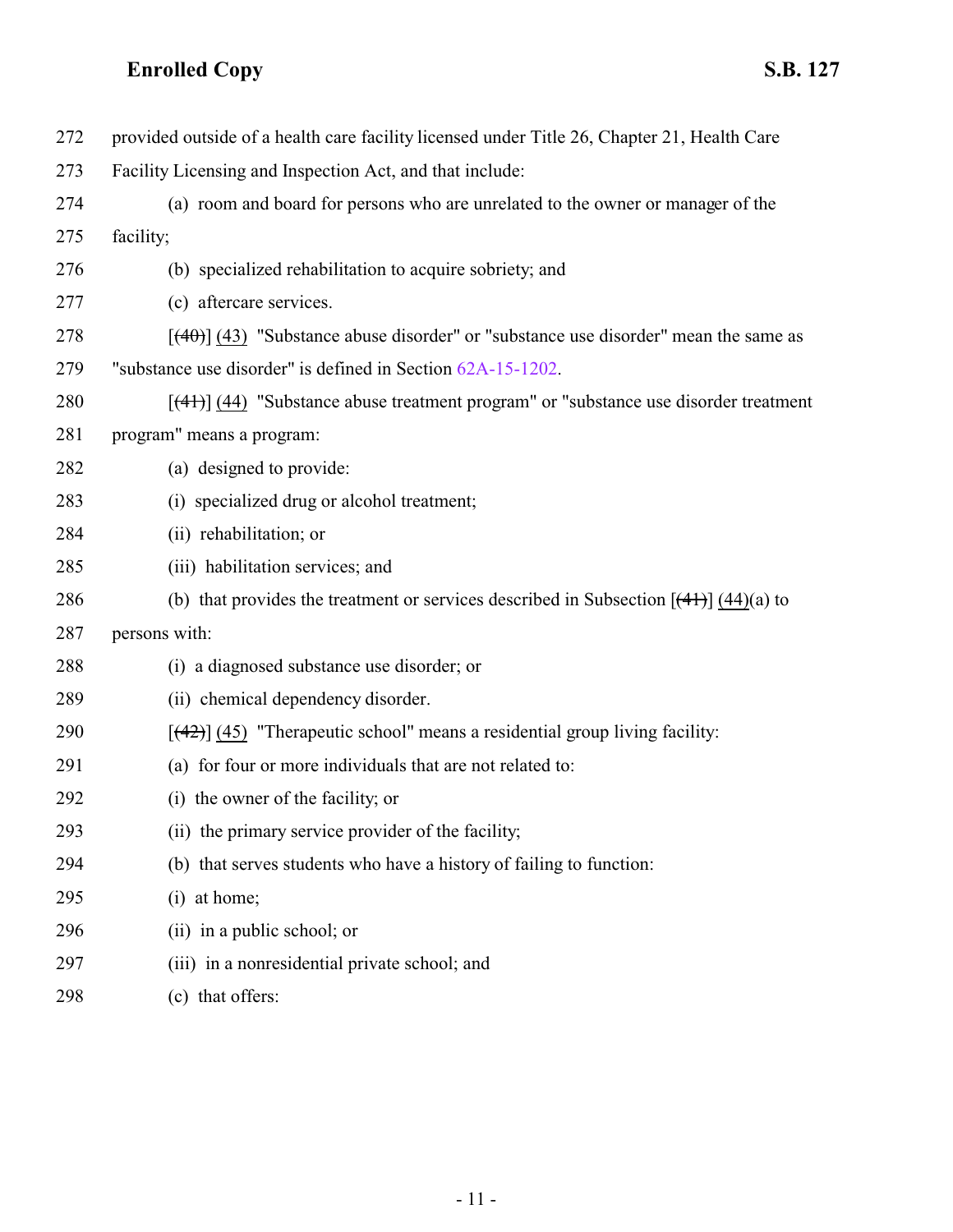| 299 | (i) room and board; and                                                                                |
|-----|--------------------------------------------------------------------------------------------------------|
| 300 | (ii) an academic education integrated with:                                                            |
| 301 | (A) specialized structure and supervision; or                                                          |
| 302 | (B) services or treatment related to:                                                                  |
| 303 | (I) a disability;                                                                                      |
| 304 | (II) emotional development;                                                                            |
| 305 | (III) behavioral development;                                                                          |
| 306 | (IV) familial development; or                                                                          |
| 307 | (V) social development.                                                                                |
| 308 | $[$ (43)] (46) "Unrelated persons" means persons other than parents, legal guardians,                  |
| 309 | grandparents, brothers, sisters, uncles, or aunts.                                                     |
| 310 | $[$ (44)] (47) "Vulnerable adult" means an elder adult or an adult who has a temporary or              |
| 311 | permanent mental or physical impairment that substantially affects the person's ability to:            |
| 312 | (a) provide personal protection;                                                                       |
| 313 | (b) provide necessities such as food, shelter, clothing, or mental or other health care;               |
| 314 | (c) obtain services necessary for health, safety, or welfare;                                          |
| 315 | (d) carry out the activities of daily living;                                                          |
| 316 | (e) manage the adult's own resources; or                                                               |
| 317 | (f) comprehend the nature and consequences of remaining in a situation of abuse,                       |
| 318 | neglect, or exploitation.                                                                              |
| 319 | $[$ (45)] (48) (a) "Youth program" means a [nonresidential] program designed to provide                |
| 320 | behavioral, substance abuse, or mental health services to minors that:                                 |
| 321 | (i) serves adjudicated or nonadjudicated youth;                                                        |
| 322 | (ii) charges a fee for its services;                                                                   |
| 323 | (iii) may [or may not] provide host homes or other arrangements for overnight                          |
| 324 | accommodation of the youth;                                                                            |
| 325 | (iv) may $\lceil \text{or} \text{may not} \rceil$ provide all or part of its services in the outdoors; |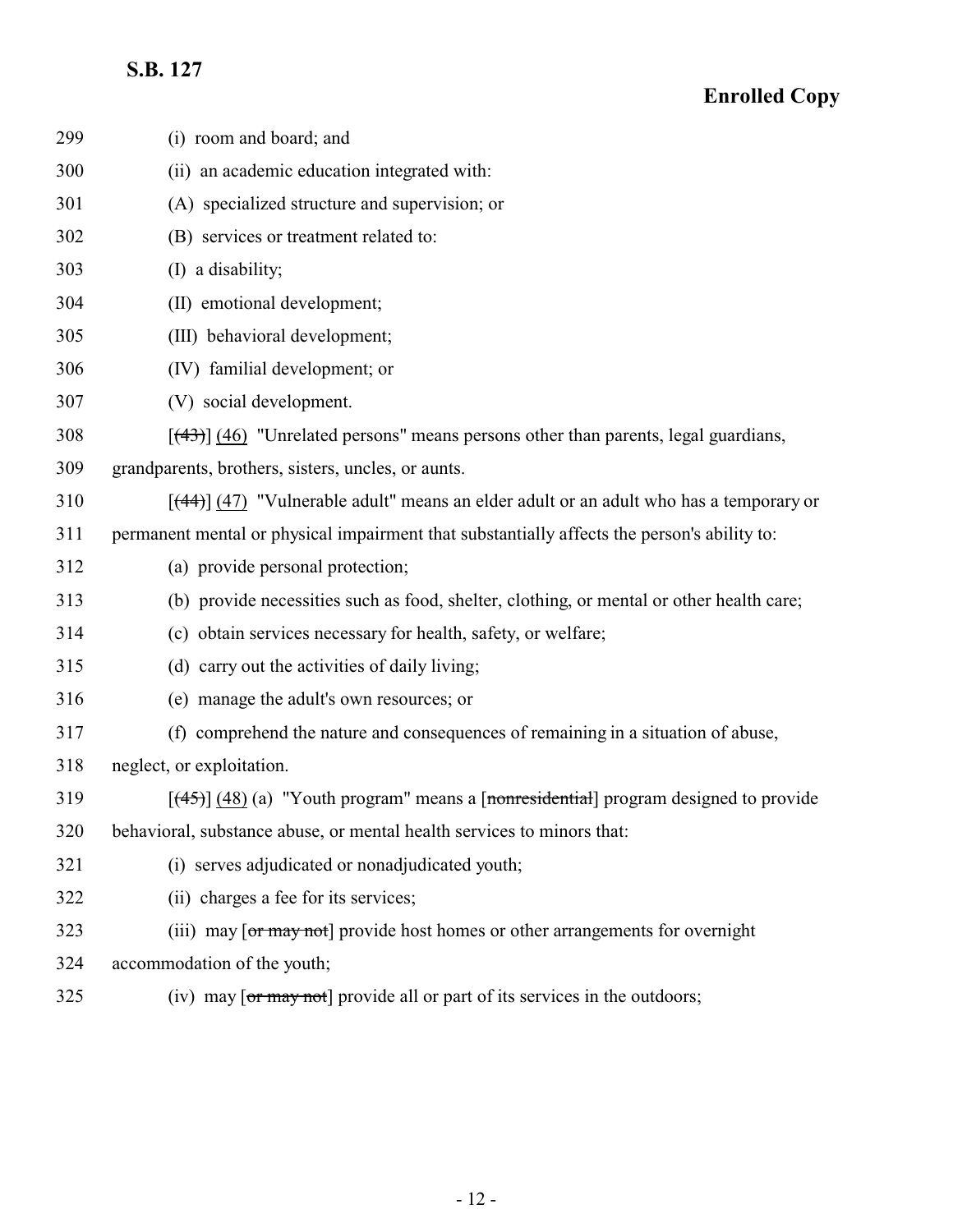<span id="page-12-0"></span>

| 326 | (v) may $\lceil \text{or } \text{may not} \rceil$ limit or censor access to parents or guardians; and |
|-----|-------------------------------------------------------------------------------------------------------|
| 327 | (vi) prohibits or restricts a minor's ability to leave the program at any time of the                 |
| 328 | minor's own free will.                                                                                |
| 329 | (b) "Youth program" does not include recreational programs such as Boy Scouts, Girl                   |
| 330 | Scouts, 4-H, and other such organizations.                                                            |
| 331 | Section 2. Section 62A-2-106 is amended to read:                                                      |
| 332 | 62A-2-106. Office responsibilities.                                                                   |
| 333 | (1) Subject to the requirements of federal and state law, the office shall:                           |
| 334 | (a) make rules in accordance with Title 63G, Chapter 3, Utah Administrative                           |
| 335 | Rulemaking Act, to establish:                                                                         |
| 336 | (i) except as provided in Subsection $(1)(a)(ii)$ , basic health and safety standards for             |
| 337 | licensees, that shall be limited to:                                                                  |
| 338 | (A) fire safety;                                                                                      |
| 339 | (B) food safety;                                                                                      |
| 340 | (C) sanitation;                                                                                       |
| 341 | (D) infectious disease control;                                                                       |
| 342 | (E) safety of the:                                                                                    |
| 343 | (I) physical facility and grounds; and                                                                |
| 344 | (II) area and community surrounding the physical facility;                                            |
| 345 | transportation safety;<br>(F)                                                                         |
| 346 | (G) emergency preparedness and response;                                                              |
| 347 | (H) the administration of medical standards and procedures, consistent with the related               |
| 348 | provisions of this title;                                                                             |
| 349 | (I) staff and client safety and protection;                                                           |
| 350 | (J) the administration and maintenance of client and service records;                                 |
| 351 | (K) staff qualifications and training, including standards for permitting experience to               |
| 352 | be substituted for education, unless prohibited by law;                                               |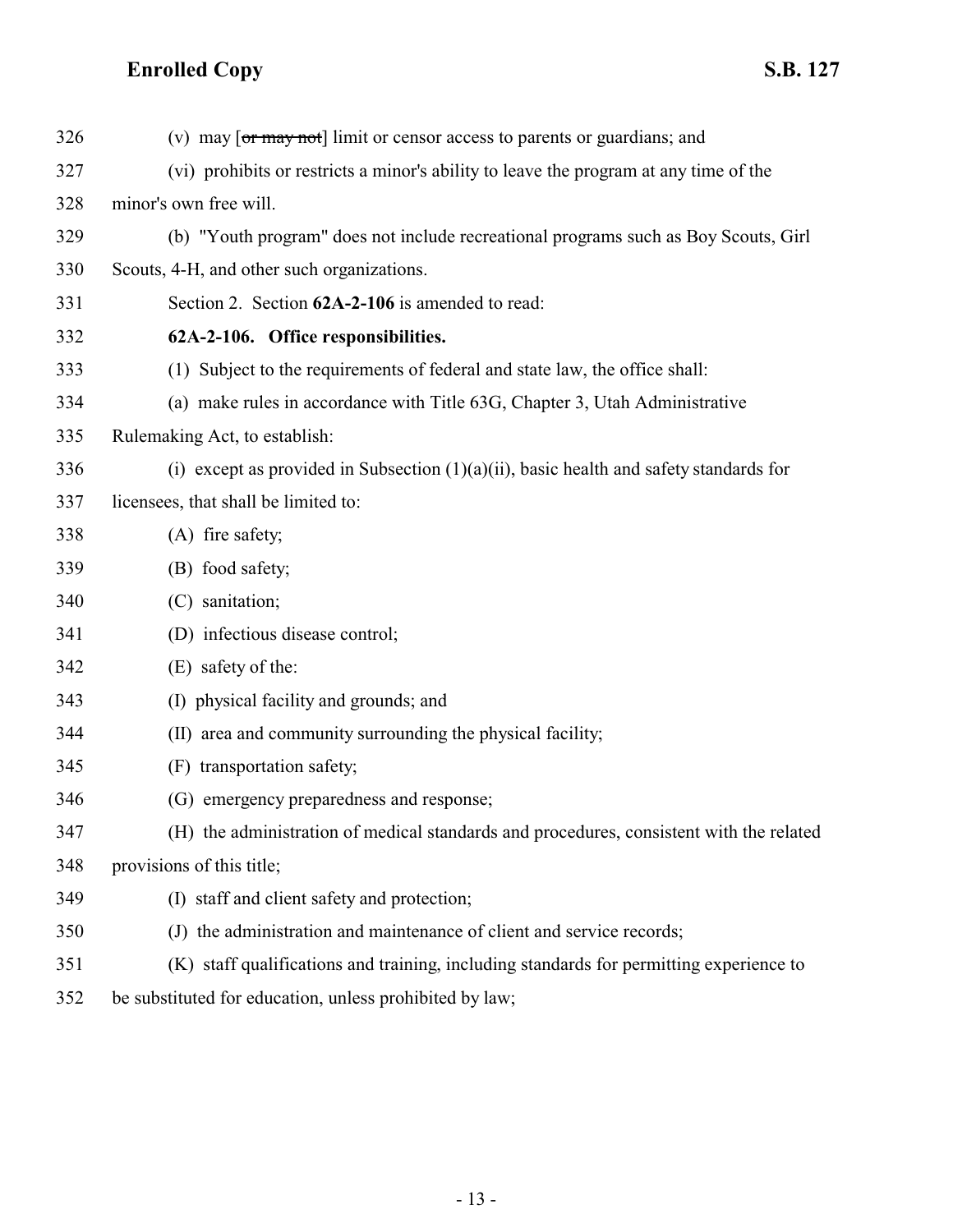| 353 | (L) staff to client ratios;                                                                    |
|-----|------------------------------------------------------------------------------------------------|
| 354 | (M) access to firearms; and                                                                    |
| 355 | (N) the prevention of abuse, neglect, exploitation, harm, mistreatment, or fraud;              |
| 356 | (ii) basic health and safety standards for therapeutic schools, that shall be limited to:      |
| 357 | (A) fire safety, except that the standards are limited to those required by law or rule        |
| 358 | under Title 53, Chapter 7, Part 2, Fire Prevention and Fireworks Act;                          |
| 359 | (B) food safety;                                                                               |
| 360 | (C) sanitation;                                                                                |
| 361 | (D) infectious disease control, except that the standards are limited to:                      |
| 362 | (I) those required by law or rule under Title 26, Utah Health Code, or Title 26A, Local        |
| 363 | Health Authorities; and                                                                        |
| 364 | (II) requiring a separate room for clients who are sick;                                       |
| 365 | (E) safety of the physical facility and grounds, except that the standards are limited to      |
| 366 | those required by law or rule under Title 53, Chapter 7, Part 2, Fire Prevention and Fireworks |
| 367 | Act;                                                                                           |
| 368 | (F) transportation safety;                                                                     |
| 369 | (G) emergency preparedness and response;                                                       |
| 370 | (H) access to appropriate medical care, including:                                             |
| 371 | (I) subject to the requirements of law, designation of a person who is authorized to           |
| 372 | dispense medication; and                                                                       |
| 373 | (II) storing, tracking, and securing medication;                                               |
| 374 | (I) staff and client safety and protection that permits the school to provide for the direct   |
| 375 | supervision of clients at all times;                                                           |
| 376 | (J) the administration and maintenance of client and service records;                          |
| 377 | (K) staff qualifications and training, including standards for permitting experience to        |
| 378 | be substituted for education, unless prohibited by law;                                        |
| 379 | (L) staff to client ratios;                                                                    |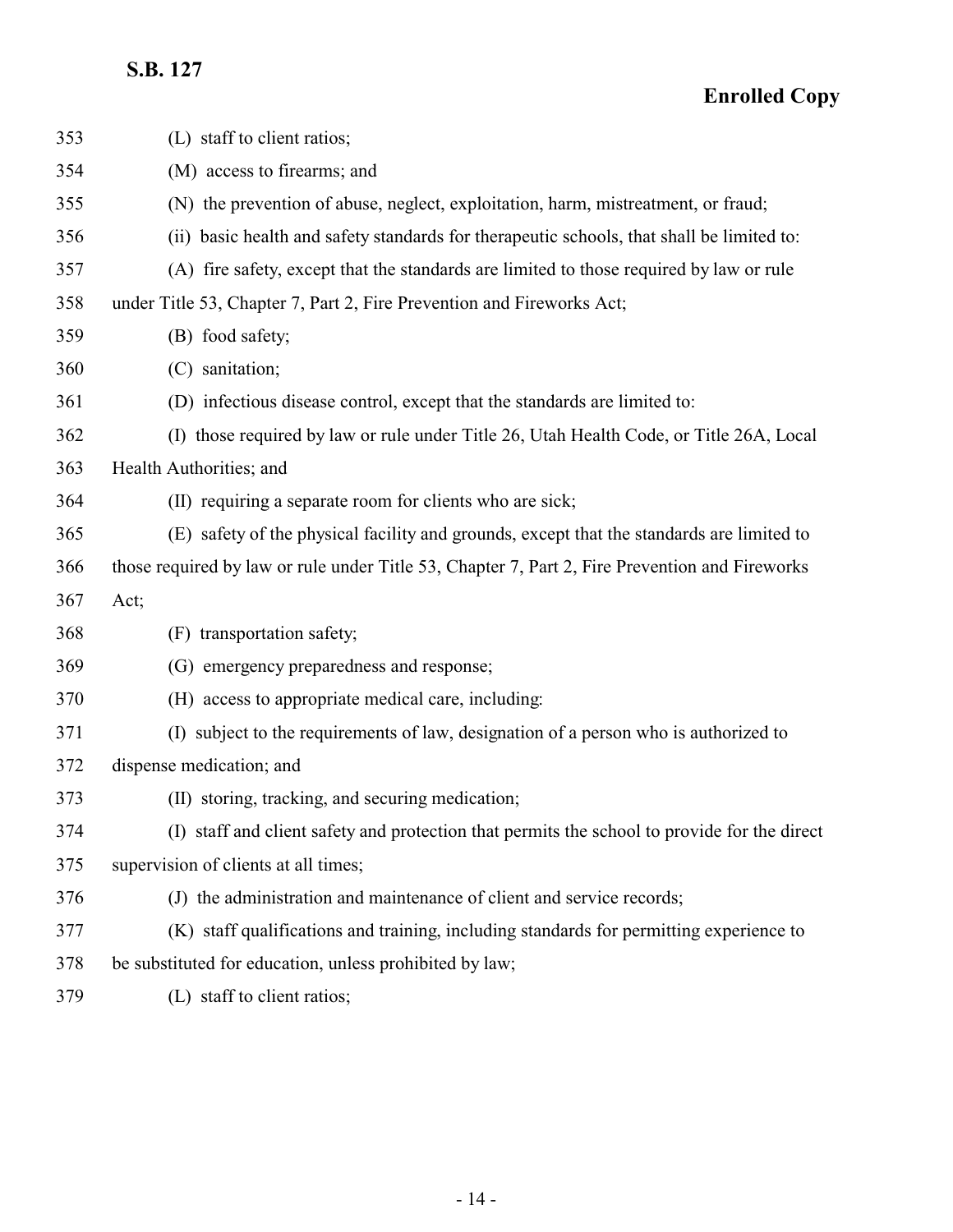| 380 | (M) access to firearms; and                                                                                              |
|-----|--------------------------------------------------------------------------------------------------------------------------|
| 381 | (N) the prevention of abuse, neglect, exploitation, harm, mistreatment, or fraud;                                        |
| 382 | (iii) procedures and standards for permitting a licensee to:                                                             |
| 383 | (A) provide in the same facility and under the same conditions as children, residential                                  |
| 384 | treatment services to a person 18 years old or older who:                                                                |
| 385 | (I) begins to reside at the licensee's residential treatment facility before the person's                                |
| 386 | 18th birthday;                                                                                                           |
| 387 | (II) has resided at the licensee's residential treatment facility continuously since the                                 |
| 388 | time described in Subsection $(1)(a)(iii)(A)(I);$                                                                        |
| 389 | (III) has not completed the course of treatment for which the person began residing at                                   |
| 390 | the licensee's residential treatment facility; and                                                                       |
| 391 | (IV) voluntarily consents to complete the course of treatment described in Subsection                                    |
| 392 | $(1)(a)(iii)(A)(III);$ or                                                                                                |
| 393 | (B) (I) provide residential treatment services to a child who is:                                                        |
| 394 | (Aa) $\left[\frac{12 \text{ years old or older}}{2}\right]$ at least 12 years old or, as approved by the office, younger |
| 395 | than 12 years old; and                                                                                                   |
| 396 | (Bb) under the custody of the Department of Human Services, or one of its divisions;                                     |
| 397 | and                                                                                                                      |
| 398 | (II) provide, in the same facility as a child described in Subsection $(1)(a)(iii)(B)(I)$ ,                              |
| 399 | residential treatment services to a person who is:                                                                       |
| 400 | (Aa) at least 18 years old, but younger than 21 years old; and                                                           |
| 401 | (Bb) under the custody of the Department of Human Services, or one of its divisions;                                     |
| 402 | (iv) minimum administration and financial requirements for licensees;                                                    |
| 403 | (v) guidelines for variances from rules established under this Subsection (1);                                           |
| 404 | (vi) ethical standards, as described in Subsection $78B-6-106(3)$ , and minimum                                          |
| 405 | responsibilities of a child-placing agency that provides adoption services and that is licensed                          |
| 406 | under this chapter;                                                                                                      |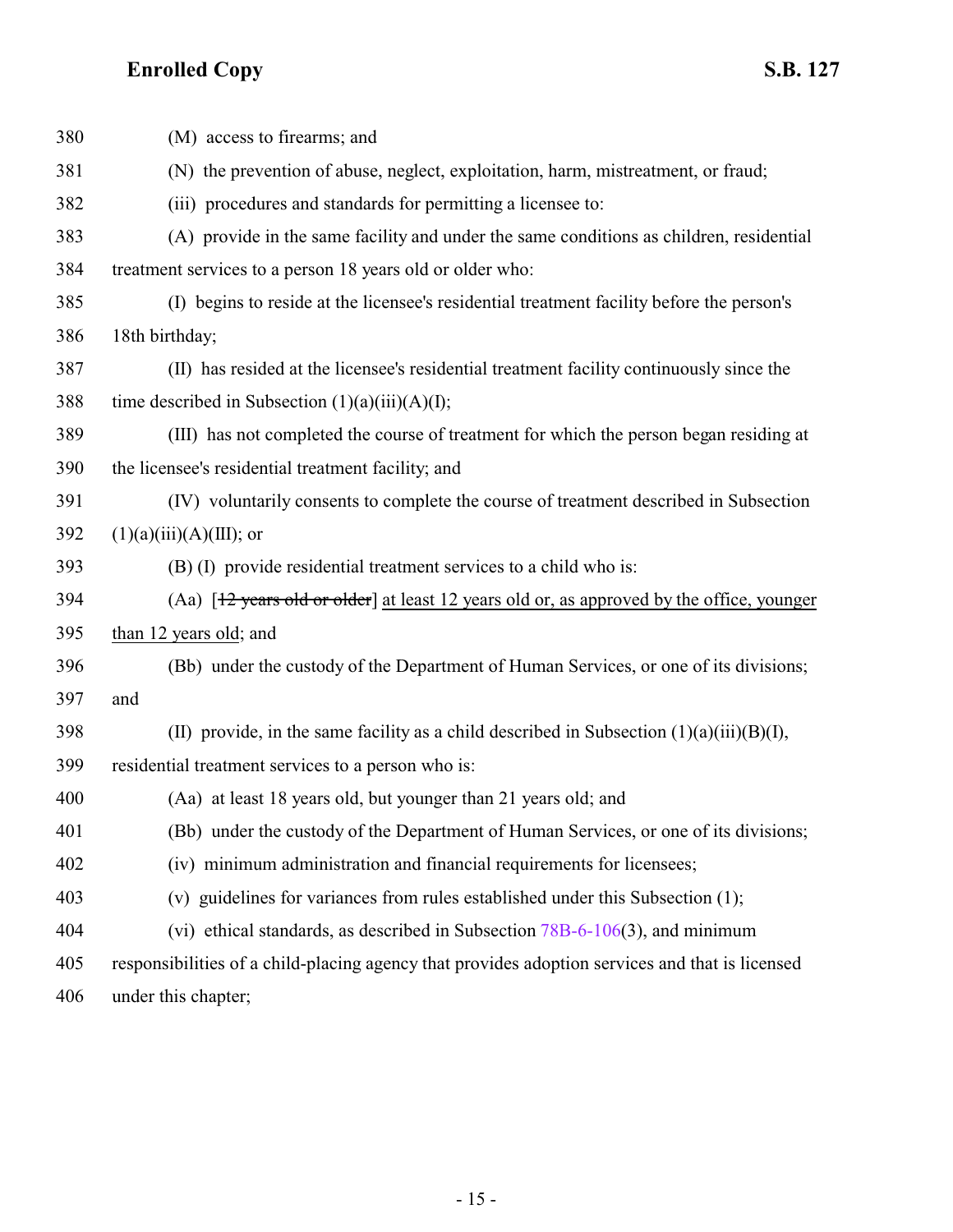| 407 | (vii) what constitutes an "outpatient treatment program" for purposes of this chapter;           |
|-----|--------------------------------------------------------------------------------------------------|
| 408 | (viii) a procedure requiring a licensee to provide an insurer the licensee's records             |
| 409 | related to any services or supplies billed to the insurer, and a procedure allowing the licensee |
| 410 | and the insurer to contact the Insurance Department to resolve any disputes;                     |
| 411 | (ix) a protocol for the office to investigate and process complaints about licensees;            |
| 412 | $\lceil \text{and} \rceil$                                                                       |
| 413 | $(x)$ a procedure for [licensees to report incidents;] a licensee to:                            |
| 414 | (A) report the use of a restraint or seclusion within one business day after the day on          |
| 415 | which the use of the restraint or seclusion occurs; and                                          |
| 416 | (B) report a critical incident within one business day after the day on which the                |
| 417 | incident occurs;                                                                                 |
| 418 | (xi) guidelines for the policies and procedures described in Sections $62A-2-123$ and            |
| 419 | $62A-2-124$ ;                                                                                    |
| 420 | (xii) a procedure for the office to review and approve the policies and procedures               |
| 421 | described in Sections $62A-2-123$ and $62A-2-124$ ; and                                          |
| 422 | (xiii) a requirement that each human services program publicly post information that             |
| 423 | informs an individual how to submit a complaint about a human services program to the office;    |
| 424 | (b) enforce rules relating to the office;                                                        |
| 425 | (c) issue licenses in accordance with this chapter;                                              |
| 426 | (d) if the United States Department of State executes an agreement with the office that          |
| 427 | designates the office to act as an accrediting entity in accordance with the Intercountry        |
| 428 | Adoption Act of 2000, Pub. L. No. 106-279, accredit one or more agencies and persons to          |
| 429 | provide intercountry adoption services pursuant to:                                              |
| 430 | (i) the Intercountry Adoption Act of 2000, Pub. L. No. 106-279; and                              |
| 431 | (ii) the implementing regulations for the Intercountry Adoption Act of 2000, Pub. L.             |
| 432 | No. 106-279;                                                                                     |
| 433 | (e) make rules to implement the provisions of Subsection $(1)(d)$ ;                              |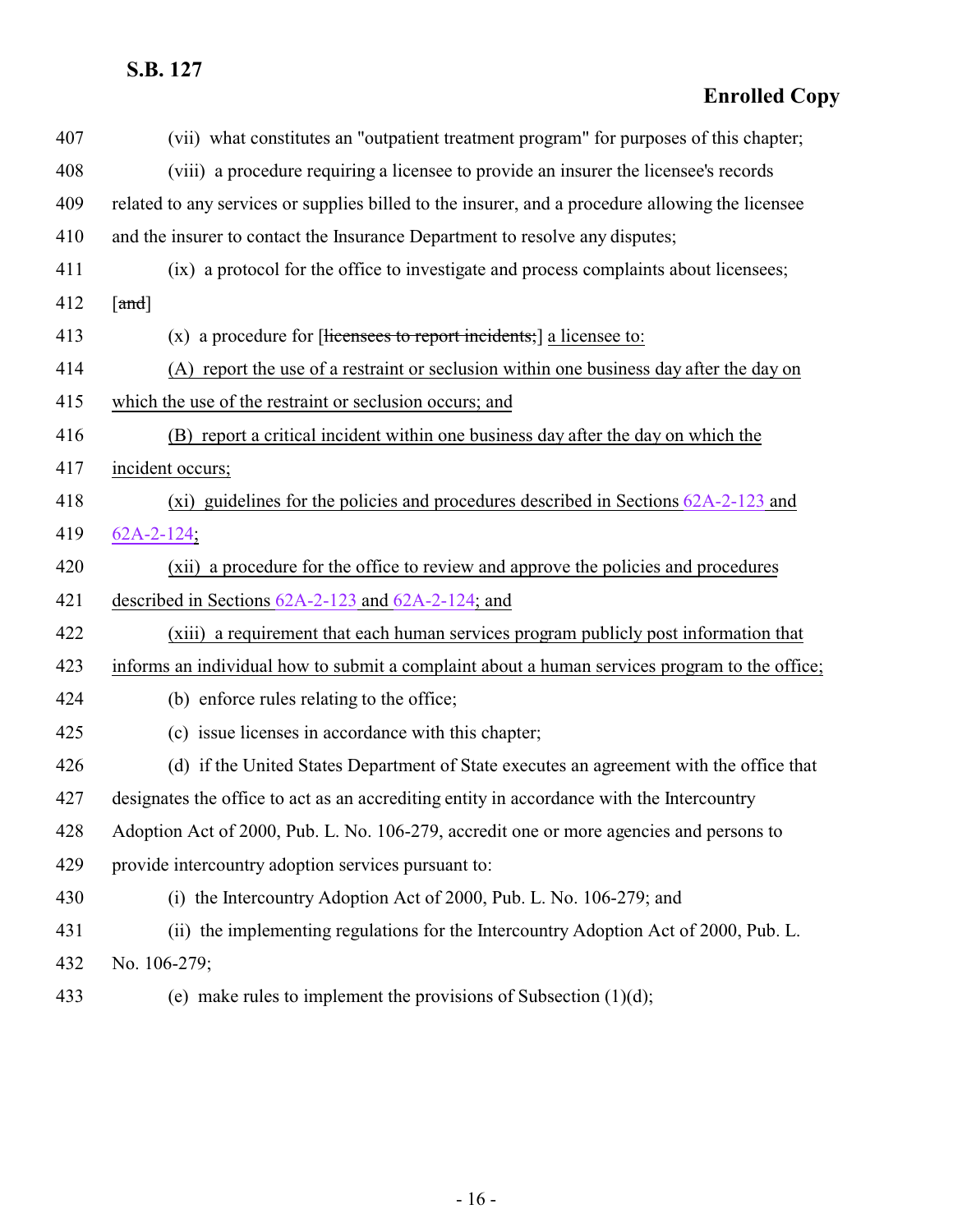| 434 | (f) conduct surveys and inspections of licensees and facilities in accordance with               |
|-----|--------------------------------------------------------------------------------------------------|
| 435 | Section 62A-2-118;                                                                               |
| 436 | (g) collect licensure fees;                                                                      |
| 437 | (h) notify licensees of the name of a person within the department to contact when               |
| 438 | filing a complaint;                                                                              |
| 439 | (i) investigate complaints regarding any licensee or human services program;                     |
| 440 | (i) have access to all records, correspondence, and financial data required to be                |
| 441 | maintained by a licensee;                                                                        |
| 442 | (k) have authority to interview any client, family member of a client, employee, or              |
| 443 | officer of a licensee;                                                                           |
| 444 | (1) have authority to deny, condition, revoke, suspend, or extend any license issued by          |
| 445 | the department under this chapter by following the procedures and requirements of Title 63G,     |
| 446 | Chapter 4, Administrative Procedures Act;                                                        |
| 447 | (m) electronically post notices of agency action issued to a human services program,             |
| 448 | with the exception of a foster home, on the office's website, in accordance with Title 63G,      |
| 449 | Chapter 2, Government Records Access and Management Act; and                                     |
| 450 | (n) upon receiving a local government's request under Section $62A-2-108.4$ , notify the         |
| 451 | local government of new human services program license applications, except for foster           |
| 452 | homes, for human services programs located within the local government's jurisdiction.           |
| 453 | (2) In establishing rules under Subsection $(1)(a)(ii)(G)$ , the office shall require a          |
| 454 | licensee to establish and comply with an emergency response plan that requires clients and staff |
| 455 | to:                                                                                              |
| 456 | (a) immediately report to law enforcement any significant criminal activity, as defined          |
| 457 | by rule, committed:                                                                              |
| 458 | (i) on the premises where the licensee operates its human services program;                      |
| 459 | (ii) by or against its clients; or                                                               |
| 460 | (iii) by or against a staff member while the staff member is on duty;                            |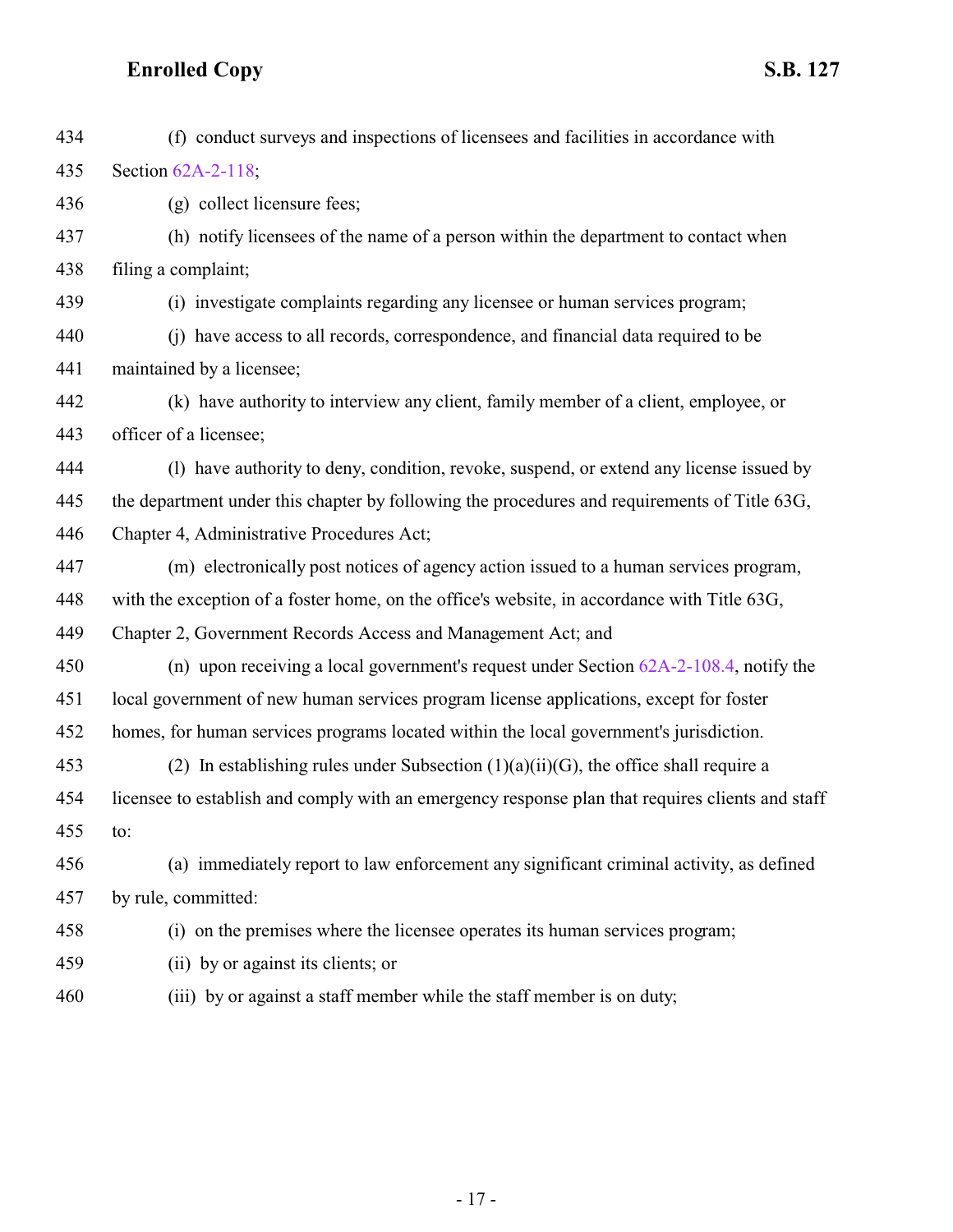<span id="page-17-0"></span>

| 461 | (b) immediately report to emergency medical services any medical emergency, as                    |
|-----|---------------------------------------------------------------------------------------------------|
| 462 | defined by rule:                                                                                  |
| 463 | (i) on the premises where the licensee operates its human services program;                       |
| 464 | (ii) involving its clients; or                                                                    |
| 465 | (iii) involving a staff member while the staff member is on duty; and                             |
| 466 | (c) immediately report other emergencies that occur on the premises where the licensee            |
| 467 | operates its human services program to the appropriate emergency services agency.                 |
| 468 | Section 3. Section 62A-2-118 is amended to read:                                                  |
| 469 | 62A-2-118. Administrative inspections.                                                            |
| 470 | (1) (a) [ $\exists$ Fhe] Subject to Subsection (1)(b), the office may, for the purpose of         |
| 471 | ascertaining compliance with this chapter, enter and inspect on a routine basis the facility of a |
| 472 | licensee.                                                                                         |
| 473 | (b) (i) The office shall enter and inspect a congregate care program at least once each           |
| 474 | calendar quarter.                                                                                 |
| 475 | (ii) At least two of the inspections described in Subsection $(1)(b)(i)$ shall be                 |
| 476 | unannounced.                                                                                      |
| 477 | (c) If another government entity conducts an inspection that is substantially similar to          |
| 478 | an inspection conducted by the office, the office may conclude the inspection satisfies an        |
| 479 | inspection described in Subsection $(1)(b)$ .                                                     |
| 480 | (2) Before conducting an inspection under Subsection (1), the office shall, after                 |
| 481 | identifying the person in charge:                                                                 |
| 482 | (a) give proper identification;                                                                   |
| 483 | (b) request to see the applicable license;                                                        |
| 484 | (c) describe the nature and purpose of the inspection; and                                        |
| 485 | (d) if necessary, explain the authority of the office to conduct the inspection and the           |
| 486 | penalty for refusing to permit the inspection as provided in Section 62A-2-116.                   |
| 487 | (3) In conducting an inspection under Subsection (1), the office may, after meeting the           |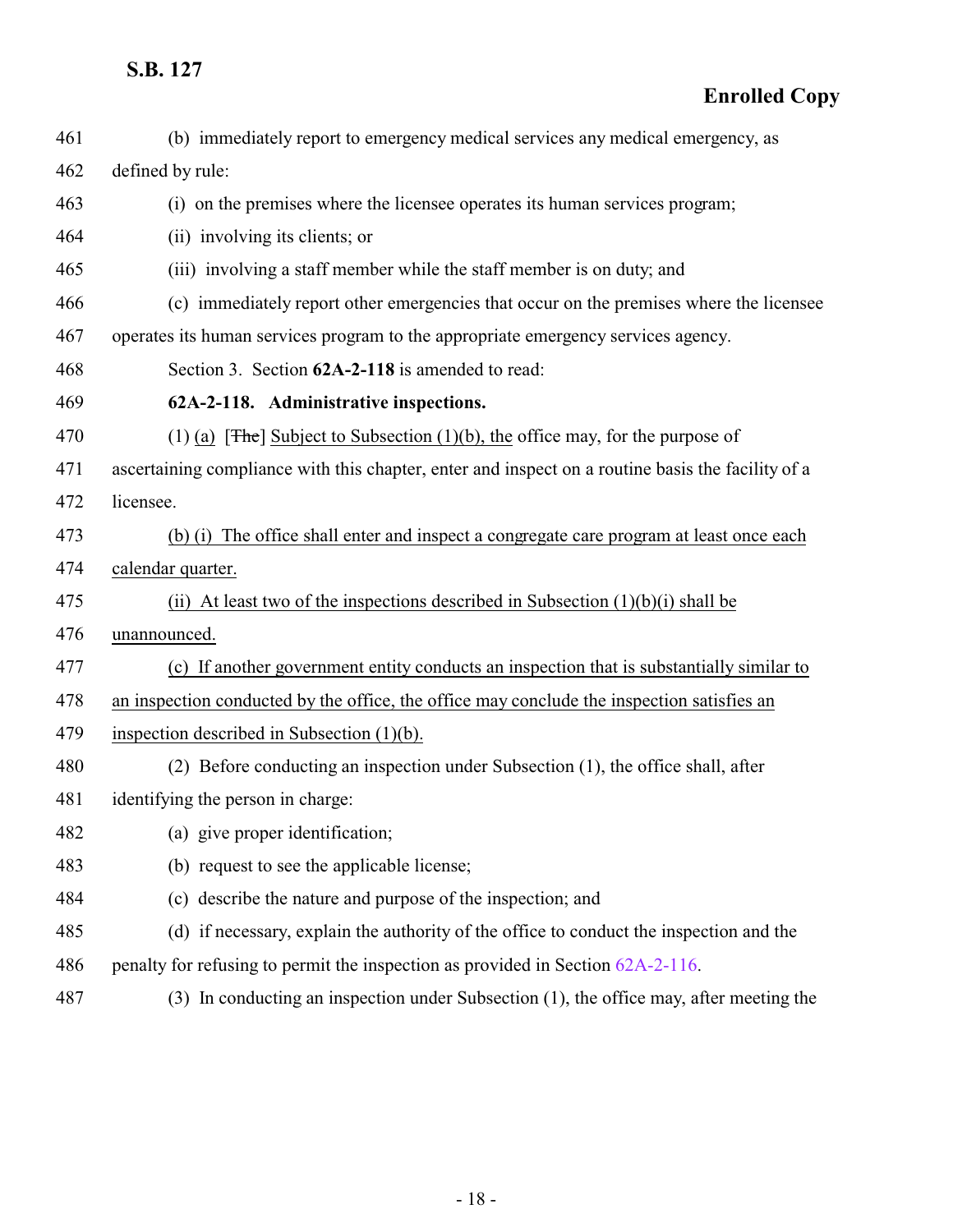<span id="page-18-0"></span>

| 488 | requirements of Subsection (2):                                                                                                            |
|-----|--------------------------------------------------------------------------------------------------------------------------------------------|
| 489 | (a) inspect the physical facilities;                                                                                                       |
| 490 | (b) inspect and copy records and documents;                                                                                                |
| 491 | (c) interview officers, employees, clients, family members of clients, and others; and                                                     |
| 492 | (d) observe the licensee in operation.                                                                                                     |
| 493 | (4) An inspection conducted under Subsection (1) shall be during regular business                                                          |
| 494 | hours and may be announced or unannounced.                                                                                                 |
| 495 | (5) The licensee shall make copies of inspection reports available to the public upon                                                      |
| 496 | request.                                                                                                                                   |
| 497 | (6) The provisions of this section apply to on-site inspections and do not restrict the                                                    |
| 498 | office from contacting family members, neighbors, or other individuals, or from seeking                                                    |
| 499 | information from other sources to determine compliance with this chapter.                                                                  |
| 500 | Section 4. Section 62A-2-120 is amended to read:                                                                                           |
| 501 | 62A-2-120. Background check -- Direct access to children or vulnerable adults.                                                             |
| 502 | $(1)$ As used in this section:                                                                                                             |
| 503 | (a) (i) "Applicant" means:                                                                                                                 |
| 504 | (A) the same as that term is defined in Section $62A-2-101$ ;                                                                              |
| 505 | (B) an individual who is associated with a licensee and has or will likely have direct                                                     |
| 506 | access to a child or a vulnerable adult;                                                                                                   |
| 507 | (C) an individual who provides respite care to a foster parent or an adoptive parent on                                                    |
| 508 | more than one occasion;                                                                                                                    |
| 509 | (D) a department contractor;                                                                                                               |
| 510 | (E) a guardian submitting an application on behalf of an individual, other than the child                                                  |
| 511 | or vulnerable adult who is receiving the service, if the individual is 12 years $\lceil \frac{\text{of age}}{\text{of age}} \rceil$ old or |
| 512 | older and resides in a home, that is licensed or certified by the office, with the child or                                                |
| 513 | vulnerable adult who is receiving services; or                                                                                             |
| 514 | (F) a guardian submitting an application on behalf of an individual, other than the child                                                  |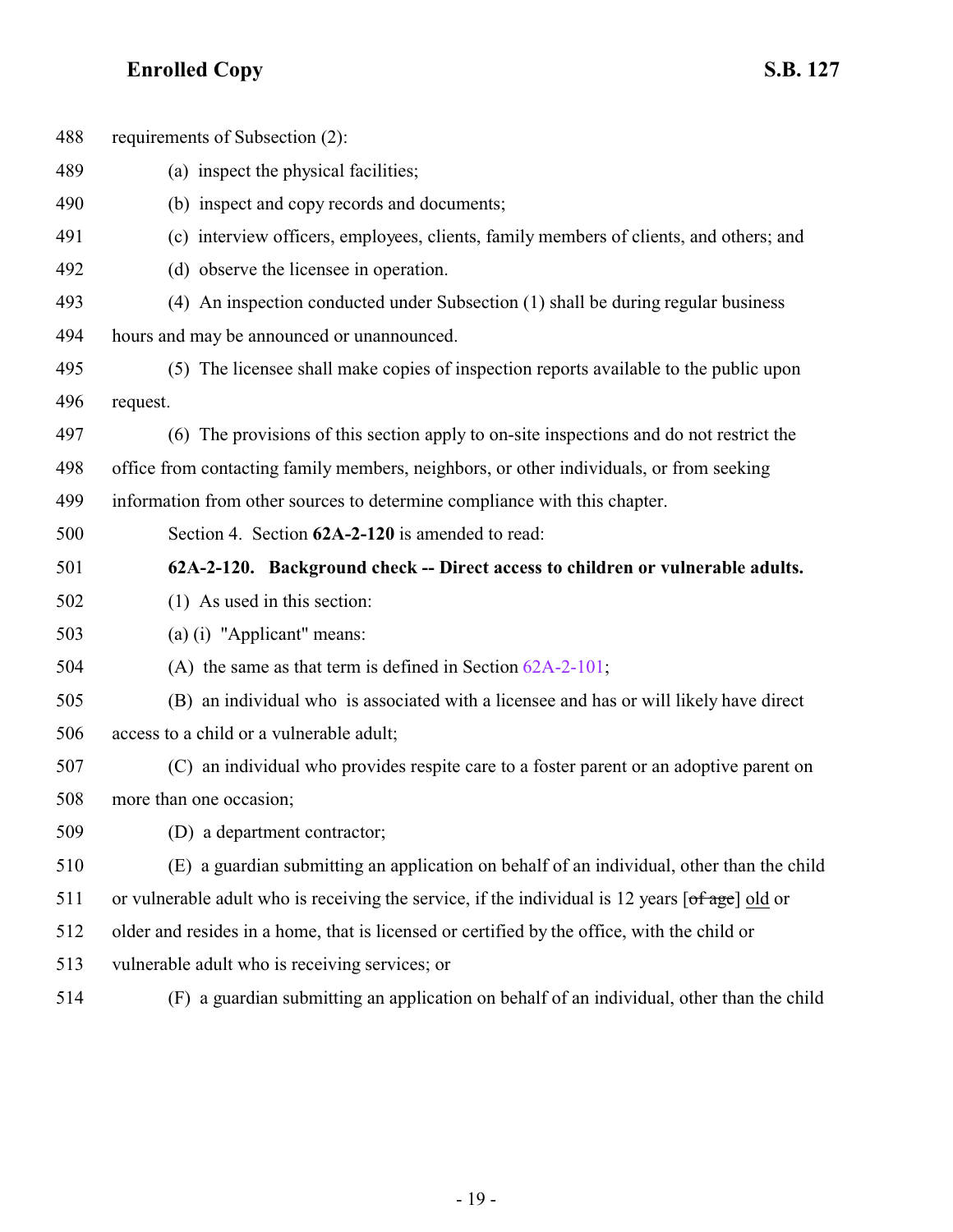## **Enrolled Copy**

| 515 | or vulnerable adult who is receiving the service, if the individual is 12 years $\lceil \frac{\text{of age}}{\text{of age}} \rceil$ old or |
|-----|--------------------------------------------------------------------------------------------------------------------------------------------|
| 516 | older and is a person described in Subsection $(1)(a)(i)(A)$ , $(B)$ , $(C)$ , or $(D)$ .                                                  |
| 517 | (ii) "Applicant" does not mean an individual, including an adult, who is in the custody                                                    |
| 518 | of the Division of Child and Family Services or the Division of Juvenile Justice Services.                                                 |
| 519 | (b) "Application" means a background screening application to the office.                                                                  |
| 520 | (c) "Bureau" means the Bureau of Criminal Identification within the Department of                                                          |
| 521 | Public Safety, created in Section 53-10-201.                                                                                               |
| 522 | (d) "Incidental care" means occasional care, not in excess of five hours per week and                                                      |
| 523 | never overnight, for a foster child.                                                                                                       |
| 524 | (e) "Personal identifying information" means:                                                                                              |
| 525 | (i) current name, former names, nicknames, and aliases;                                                                                    |
| 526 | (ii) date of birth;                                                                                                                        |
| 527 | (iii) physical address and email address;                                                                                                  |
| 528 | (iv) telephone number;                                                                                                                     |
| 529 | (v) driver license or other government-issued identification;                                                                              |
| 530 | (vi) social security number;                                                                                                               |
| 531 | (vii) only for applicants who are 18 years [of age] old or older, fingerprints, in a form                                                  |
| 532 | specified by the office; and                                                                                                               |
| 533 | (viii) other information specified by the office by rule made in accordance with Title                                                     |
| 534 | 63G, Chapter 3, Utah Administrative Rulemaking Act.                                                                                        |
| 535 | $(2)$ (a) Except as provided in Subsection (13), an applicant or a representative shall                                                    |
| 536 | submit the following to the office:                                                                                                        |
| 537 | (i) personal identifying information;                                                                                                      |
| 538 | (ii) a fee established by the office under Section $63J-1-504$ ; and                                                                       |
| 539 | (iii) a disclosure form, specified by the office, for consent for:                                                                         |
| 540 | (A) an initial background check upon submission of the information described under                                                         |
|     |                                                                                                                                            |

541 this Subsection (2)(a);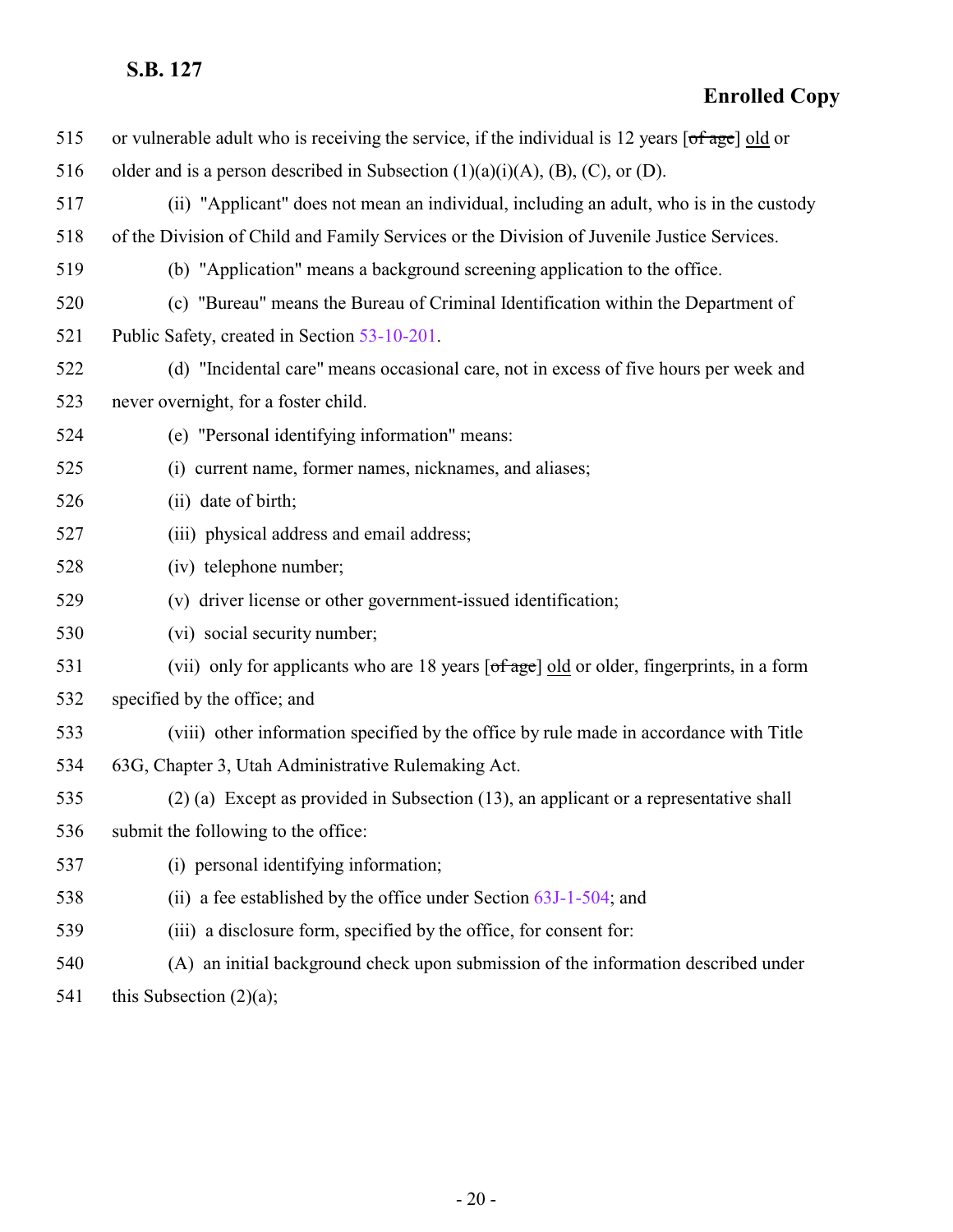(B) ongoing monitoring of fingerprints and registries until no longer associated with a licensee for 90 days;

 (C) a background check when the office determines that reasonable cause exists; and (D) retention of personal identifying information, including fingerprints, for

monitoring and notification as described in Subsections (3)(d) and (4).

 (b) In addition to the requirements described in Subsection (2)(a), if an applicant resided outside of the United States and its territories during the five years immediately preceding the day on which the information described in Subsection (2)(a) is submitted to the office, the office may require the applicant to submit documentation establishing whether the applicant was convicted of a crime during the time that the applicant resided outside of the United States or its territories.

- (3) The office:
- 

(a) shall perform the following duties as part of a background check of an applicant:

 (i) check state and regional criminal background databases for the applicant's criminal history by:

(A) submitting personal identifying information to the bureau for a search; or

 (B) using the applicant's personal identifying information to search state and regional criminal background databases as authorized under Section [53-10-108](http://le.utah.gov/UtahCode/SectionLookup.jsp?section=53-10-108&session=2021GS);

 (ii) submit the applicant's personal identifying information and fingerprints to the bureau for a criminal history search of applicable national criminal background databases;

 (iii) search the Department of Human Services, Division of Child and Family Services' Licensing Information System described in Section [62A-4a-1006](http://le.utah.gov/UtahCode/SectionLookup.jsp?section=62a-4a-1006&session=2021GS);

 (iv) search the Department of Human Services, Division of Aging and Adult Services' vulnerable adult abuse, neglect, or exploitation database described in Section [62A-3-311.1](http://le.utah.gov/UtahCode/SectionLookup.jsp?section=62a-3-311.1&session=2021GS);

- (v) search the juvenile court records for substantiated findings of severe child abuse or neglect described in Section [78A-6-323](http://le.utah.gov/UtahCode/SectionLookup.jsp?section=78a-6-323&session=2021GS); and
- 

(vi) search the juvenile court arrest, adjudication, and disposition records, as provided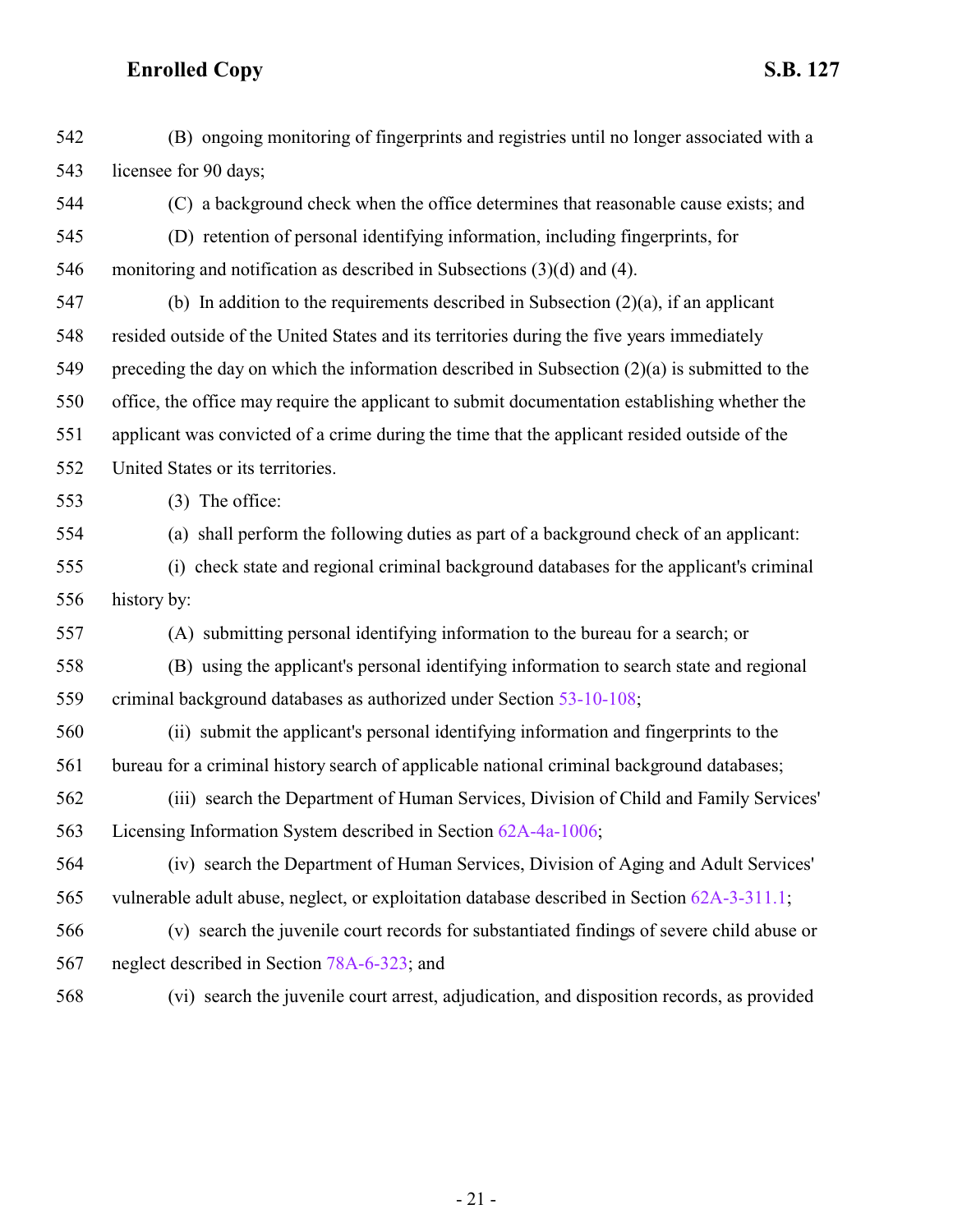**Enrolled Copy**

 under Section [78A-6-209](http://le.utah.gov/UtahCode/SectionLookup.jsp?section=78a-6-209&session=2021GS); (b) shall conduct a background check of an applicant for an initial background check 571 upon submission of the information described under Subsection  $(2)(a)$ ; (c) may conduct all or portions of a background check of an applicant, as provided by rule, made by the office in accordance with Title 63G, Chapter 3, Utah Administrative Rulemaking Act: (i) for an annual renewal; or (ii) when the office determines that reasonable cause exists; (d) may submit an applicant's personal identifying information, including fingerprints, to the bureau for checking, retaining, and monitoring of state and national criminal background databases and for notifying the office of new criminal activity associated with the applicant; (e) shall track the status of an approved applicant under this section to ensure that an approved applicant is not required to duplicate the submission of the applicant's fingerprints if the applicant applies for: (i) more than one license; (ii) direct access to a child or a vulnerable adult in more than one human services program; or (iii) direct access to a child or a vulnerable adult under a contract with the department; (f) shall track the status of each license and each individual with direct access to a child or a vulnerable adult and notify the bureau within 90 days after the day on which the license expires or the individual's direct access to a child or a vulnerable adult ceases; (g) shall adopt measures to strictly limit access to personal identifying information solely to the individuals responsible for processing and entering the applications for background checks and to protect the security of the personal identifying information the office reviews under this Subsection (3); (h) as necessary to comply with the federal requirement to check a state's child abuse 595 and neglect registry regarding any individual working in a congregate care [setting that serves]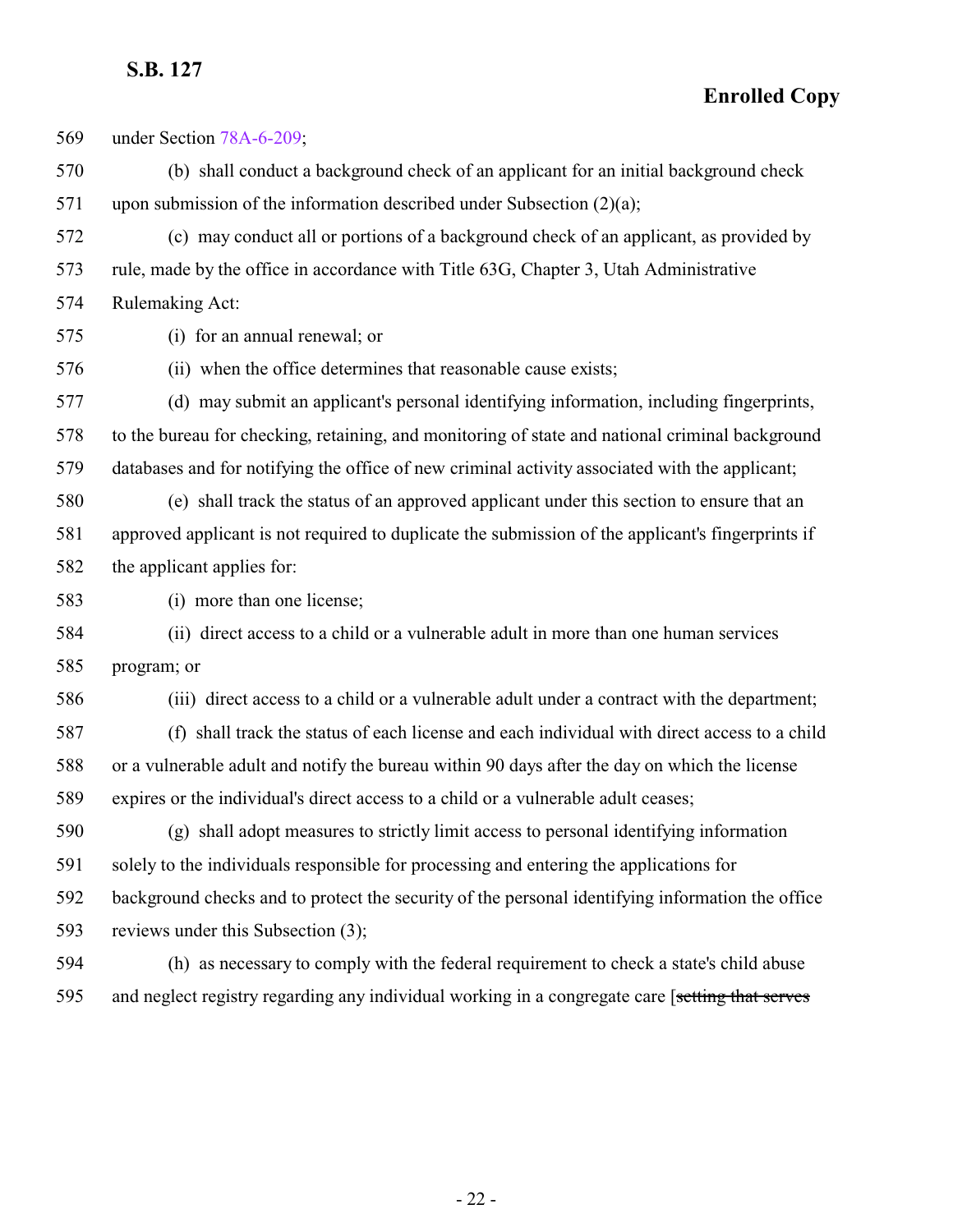children] program, shall:

- (i) search the Department of Human Services, Division of Child and Family Services' Licensing Information System described in Section [62A-4a-1006](http://le.utah.gov/UtahCode/SectionLookup.jsp?section=62a-4a-1006&session=2021GS); and
- (ii) require the child abuse and neglect registry be checked in each state where an applicant resided at any time during the five years immediately preceding the day on which the applicant submits the information described in Subsection (2)(a) to the office; and
- (i) shall make rules, in accordance with Title 63G, Chapter 3, Utah Administrative Rulemaking Act, to implement the provisions of this Subsection (3) relating to background checks.
- (4) (a) With the personal identifying information the office submits to the bureau under Subsection (3), the bureau shall check against state and regional criminal background databases for the applicant's criminal history.
- (b) With the personal identifying information and fingerprints the office submits to the bureau under Subsection (3), the bureau shall check against national criminal background databases for the applicant's criminal history.
- (c) Upon direction from the office, and with the personal identifying information and 612 fingerprints the office submits to the bureau under Subsection  $(3)(d)$ , the bureau shall:
- (i) maintain a separate file of the fingerprints for search by future submissions to the local and regional criminal records databases, including latent prints; and
- (ii) monitor state and regional criminal background databases and identify criminal activity associated with the applicant.
- (d) The bureau is authorized to submit the fingerprints to the Federal Bureau of Investigation Next Generation Identification System, to be retained in the Federal Bureau of Investigation Next Generation Identification System for the purpose of:
- (i) being searched by future submissions to the national criminal records databases, including the Federal Bureau of Investigation Next Generation Identification System and latent prints; and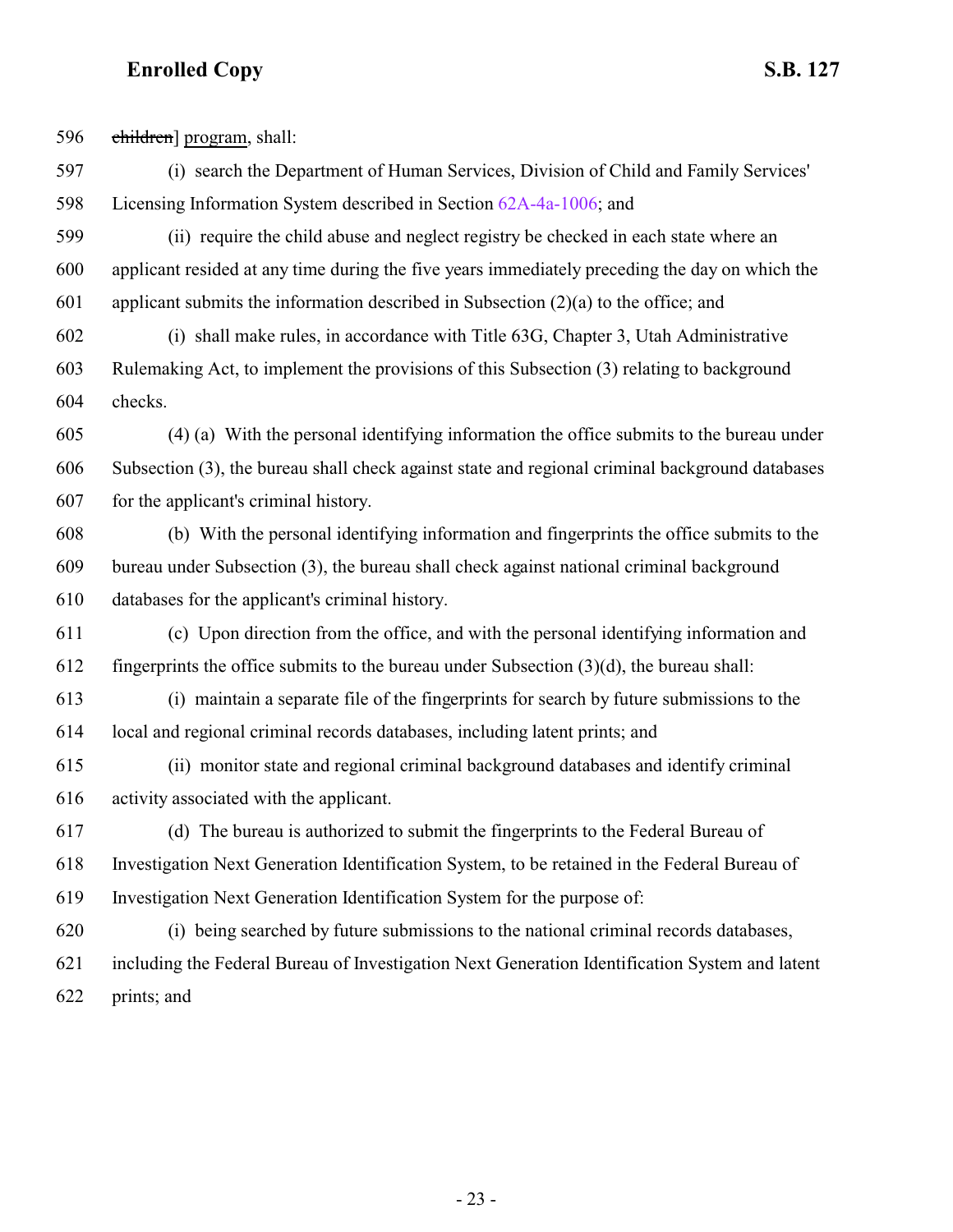| 623 | (ii) monitoring national criminal background databases and identifying criminal                    |
|-----|----------------------------------------------------------------------------------------------------|
| 624 | activity associated with the applicant.                                                            |
| 625 | (e) The Bureau shall notify and release to the office all information of criminal activity         |
| 626 | associated with the applicant.                                                                     |
| 627 | (f) Upon notice from the office that a license has expired or an individual's direct               |
| 628 | access to a child or a vulnerable adult has ceased for 90 days, the bureau shall:                  |
| 629 | (i) discard and destroy any retained fingerprints; and                                             |
| 630 | (ii) notify the Federal Bureau of Investigation when the license has expired or an                 |
| 631 | individual's direct access to a child or a vulnerable adult has ceased, so that the Federal Bureau |
| 632 | of Investigation will discard and destroy the retained fingerprints from the Federal Bureau of     |
| 633 | Investigation Next Generation Identification System.                                               |
| 634 | (5) (a) After conducting the background check described in Subsections (3) and (4), the            |
| 635 | office shall deny an application to an applicant who, within three years before the day on which   |
| 636 | the applicant submits information to the office under Subsection (2) for a background check,       |
| 637 | has been convicted of any of the following, regardless of whether the offense is a felony, a       |
| 638 | misdemeanor, or an infraction:                                                                     |
| 639 | (i) an offense identified as domestic violence, lewdness, voyeurism, battery, cruelty to           |
| 640 | animals, or bestiality;                                                                            |
| 641 | (ii) a violation of any pornography law, including sexual exploitation of a minor;                 |
| 642 | (iii) prostitution;                                                                                |
| 643 | (iv) an offense included in:                                                                       |
| 644 | (A) Title 76, Chapter 5, Offenses Against the Person;                                              |
| 645 | (B) Section 76-5b-201, Sexual Exploitation of a Minor; or                                          |
| 646 | Title 76, Chapter 7, Offenses Against the Family;<br>(C)                                           |
| 647 | (v) aggravated arson, as described in Section $76-6-103$ ;                                         |
| 648 | (vi) aggravated burglary, as described in Section $76-6-203$ ;                                     |
| 649 | (vii) aggravated robbery, as described in Section 76-6-302;                                        |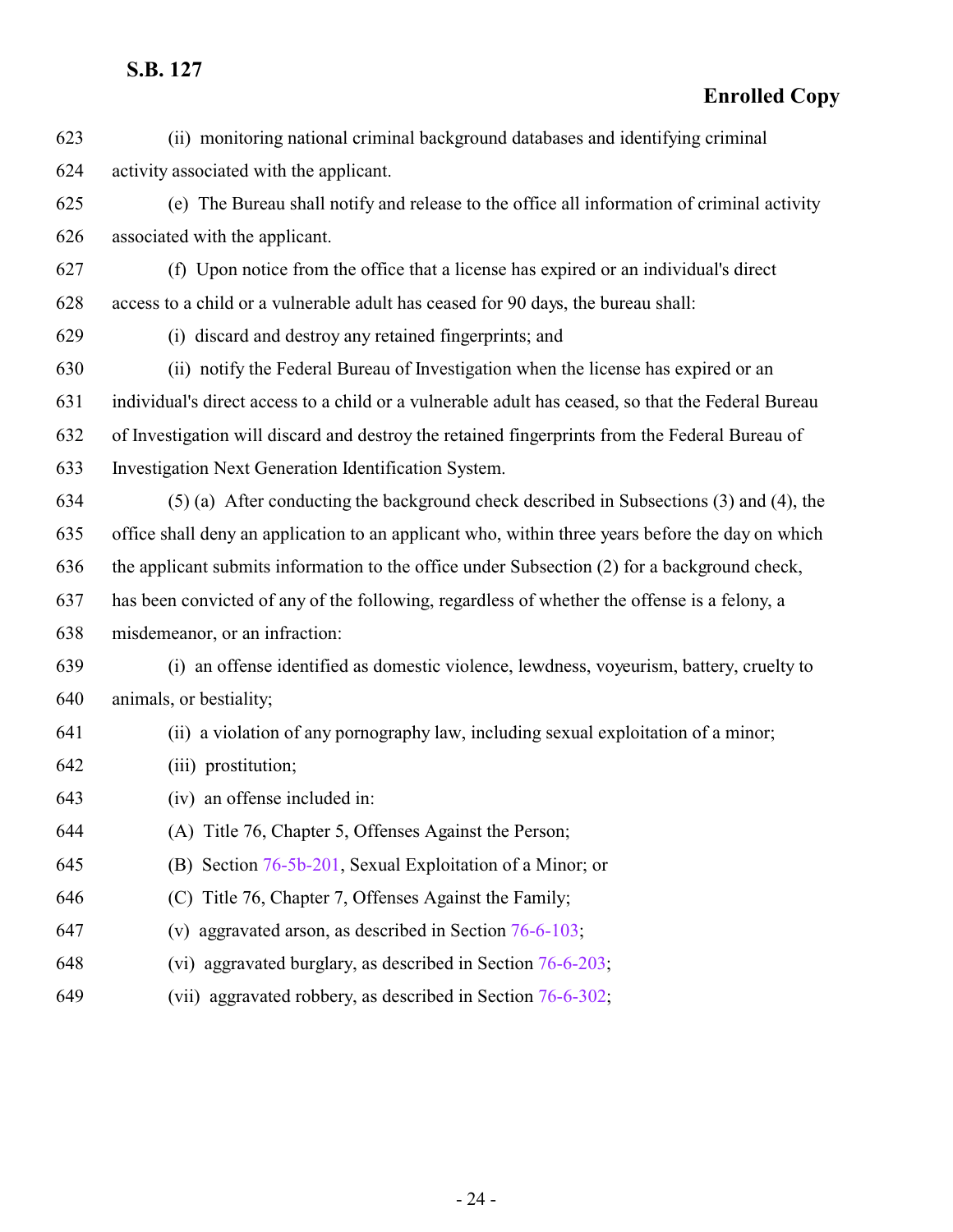(viii) identity fraud crime, as described in Section [76-6-1102](http://le.utah.gov/UtahCode/SectionLookup.jsp?section=76-6-1102&session=2021GS); or (ix) a felony or misdemeanor offense committed outside of the state that, if committed 652 in the state, would constitute a violation of an offense described in Subsections  $(5)(a)(i)$  through (viii). (b) If the office denies an application to an applicant based on a conviction described in Subsection (5)(a), the applicant is not entitled to a comprehensive review described in Subsection (6). (c) If the applicant will be working in a program serving only adults whose only impairment is a mental health diagnosis, including that of a serious mental health disorder, with or without co-occurring substance use disorder, the denial provisions of Subsection (5)(a) do not apply, and the office shall conduct a comprehensive review as described in Subsection (6). (6) (a) The office shall conduct a comprehensive review of an applicant's background check if the applicant: (i) has an open court case or a conviction for any felony offense, not described in Subsection (5)(a), with a date of conviction that is no more than 10 years before the date on which the applicant submits the application; (ii) has an open court case or a conviction for a misdemeanor offense, not described in Subsection (5)(a), and designated by the office, by rule, in accordance with Title 63G, Chapter 3, Utah Administrative Rulemaking Act, if the conviction is within three years before the day on which the applicant submits information to the office under Subsection (2) for a background check; (iii) has a conviction for any offense described in Subsection (5)(a) that occurred more than three years before the day on which the applicant submitted information under Subsection 674 (2)(a); (iv) is currently subject to a plea in abeyance or diversion agreement for any offense described in Subsection (5)(a);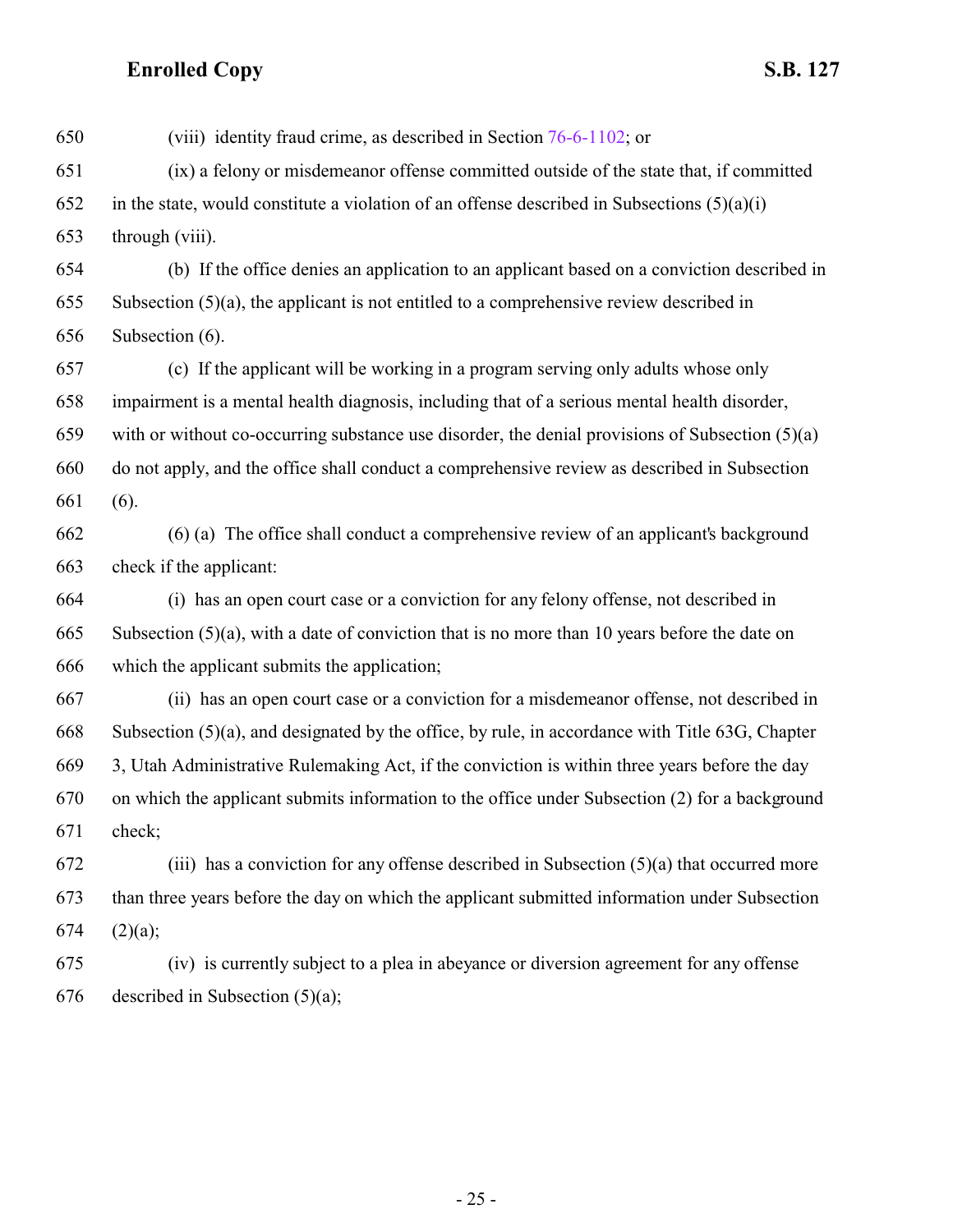## **Enrolled Copy**

| 677 | (v) has a listing in the Department of Human Services, Division of Child and Family                                                 |
|-----|-------------------------------------------------------------------------------------------------------------------------------------|
| 678 | Services' Licensing Information System described in Section 62A-4a-1006;                                                            |
| 679 | (vi) has a listing in the Department of Human Services, Division of Aging and Adult                                                 |
| 680 | Services' vulnerable adult abuse, neglect, or exploitation database described in Section                                            |
| 681 | $62A-3-311.1$ ;                                                                                                                     |
| 682 | (vii) has a record in the juvenile court of a substantiated finding of severe child abuse                                           |
| 683 | or neglect described in Section 78A-6-323;                                                                                          |
| 684 | (viii) has a record of an adjudication in juvenile court for an act that, if committed by                                           |
| 685 | an adult, would be a felony or misdemeanor, if the applicant is:                                                                    |
| 686 | (A) under 28 years $\lceil \text{of age} \rceil$ old; or                                                                            |
| 687 | (B) 28 years $\lceil \frac{\text{of age}}{\text{of age}} \rceil$ old or older and has been convicted of, has pleaded no contest to, |
| 688 | or is currently subject to a plea in abeyance or diversion agreement for a felony or a                                              |
| 689 | misdemeanor offense described in Subsection $(5)(a)$ ;                                                                              |
| 690 | $(ix)$ has a pending charge for an offense described in Subsection (5)(a); or                                                       |
| 691 | $(x)$ is an applicant described in Subsection (5)(c).                                                                               |
| 692 | (b) The comprehensive review described in Subsection $(6)(a)$ shall include an                                                      |
| 693 | examination of:                                                                                                                     |
| 694 | (i) the date of the offense or incident;                                                                                            |
| 695 | (ii) the nature and seriousness of the offense or incident;                                                                         |
| 696 | (iii) the circumstances under which the offense or incident occurred;                                                               |
| 697 | (iv) the age of the perpetrator when the offense or incident occurred;                                                              |
| 698 | (v) whether the offense or incident was an isolated or repeated incident;                                                           |
| 699 | (vi) whether the offense or incident directly relates to abuse of a child or vulnerable                                             |
| 700 | adult, including:                                                                                                                   |
| 701 | (A) actual or threatened, nonaccidental physical, mental, or financial harm;                                                        |
| 702 | (B) sexual abuse;                                                                                                                   |
|     |                                                                                                                                     |

(C) sexual exploitation; or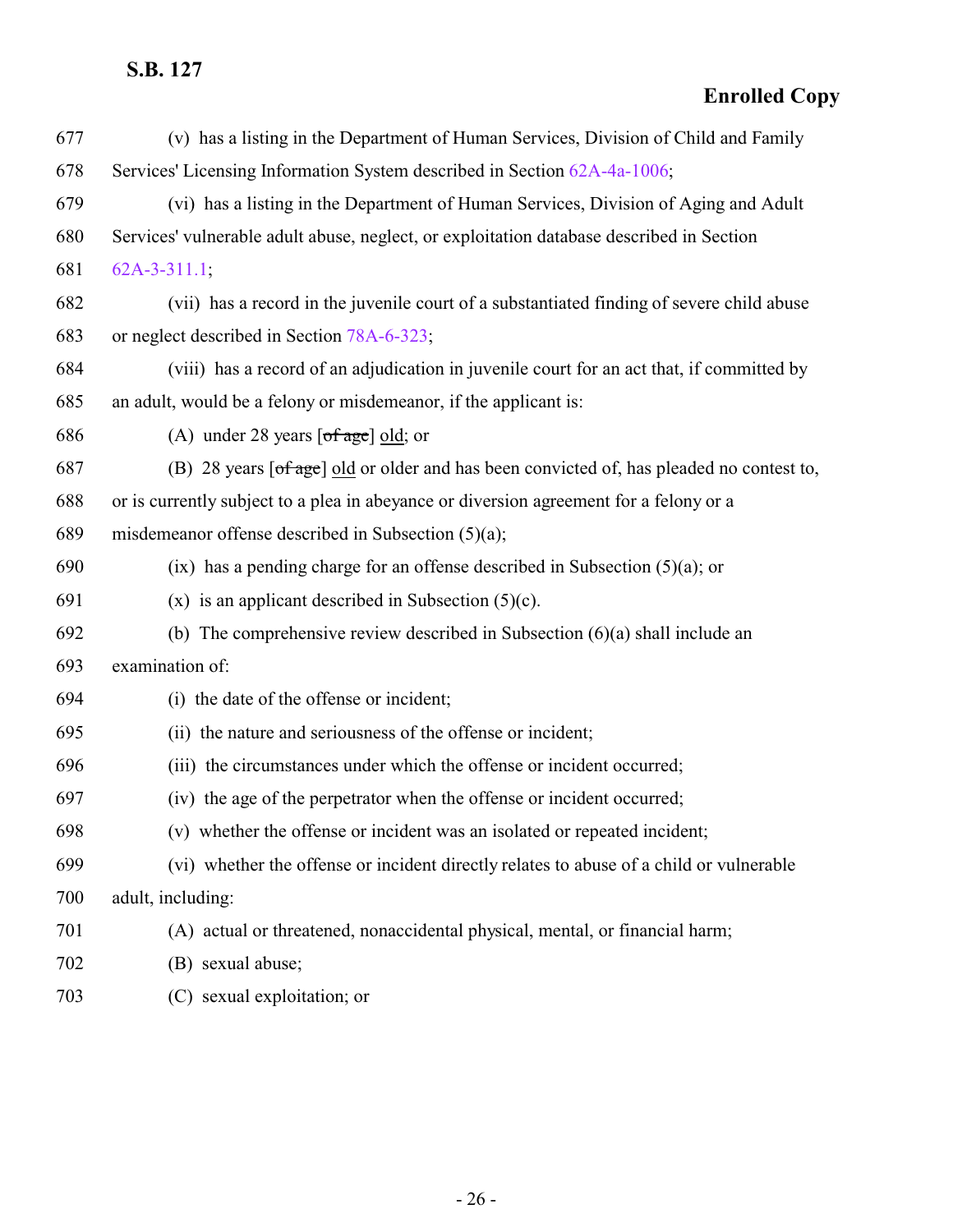(D) negligent treatment; (vii) any evidence provided by the applicant of rehabilitation, counseling, psychiatric treatment received, or additional academic or vocational schooling completed; (viii) the applicant's risk of harm to clientele in the program or in the capacity for which the applicant is applying; and (ix) any other pertinent information presented to or publicly available to the committee members. (c) At the conclusion of the comprehensive review described in Subsection (6)(a), the office shall deny an application to an applicant if the office finds that approval would likely create a risk of harm to a child or a vulnerable adult. (d) At the conclusion of the comprehensive review described in Subsection (6)(a), the office may not deny an application to an applicant solely because the applicant was convicted of an offense that occurred 10 or more years before the day on which the applicant submitted 717 the information required under Subsection  $(2)(a)$  if: (i) the applicant has not committed another misdemeanor or felony offense after the day on which the conviction occurred; and (ii) the applicant has never been convicted of an offense described in Subsection 721  $(14)(c)$ . (e) In accordance with Title 63G, Chapter 3, Utah Administrative Rulemaking Act, the office may make rules, consistent with this chapter, to establish procedures for the comprehensive review described in this Subsection (6). (7) Subject to Subsection (10), the office shall approve an application to an applicant 726 who is not denied under Subsection  $(5)$ ,  $(6)$ , or  $[(13)]$   $(14)$ . (8) (a) The office may conditionally approve an application of an applicant, for a maximum of 60 days after the day on which the office sends written notice to the applicant under Subsection (12), without requiring that the applicant be directly supervised, if the office: (i) is awaiting the results of the criminal history search of national criminal background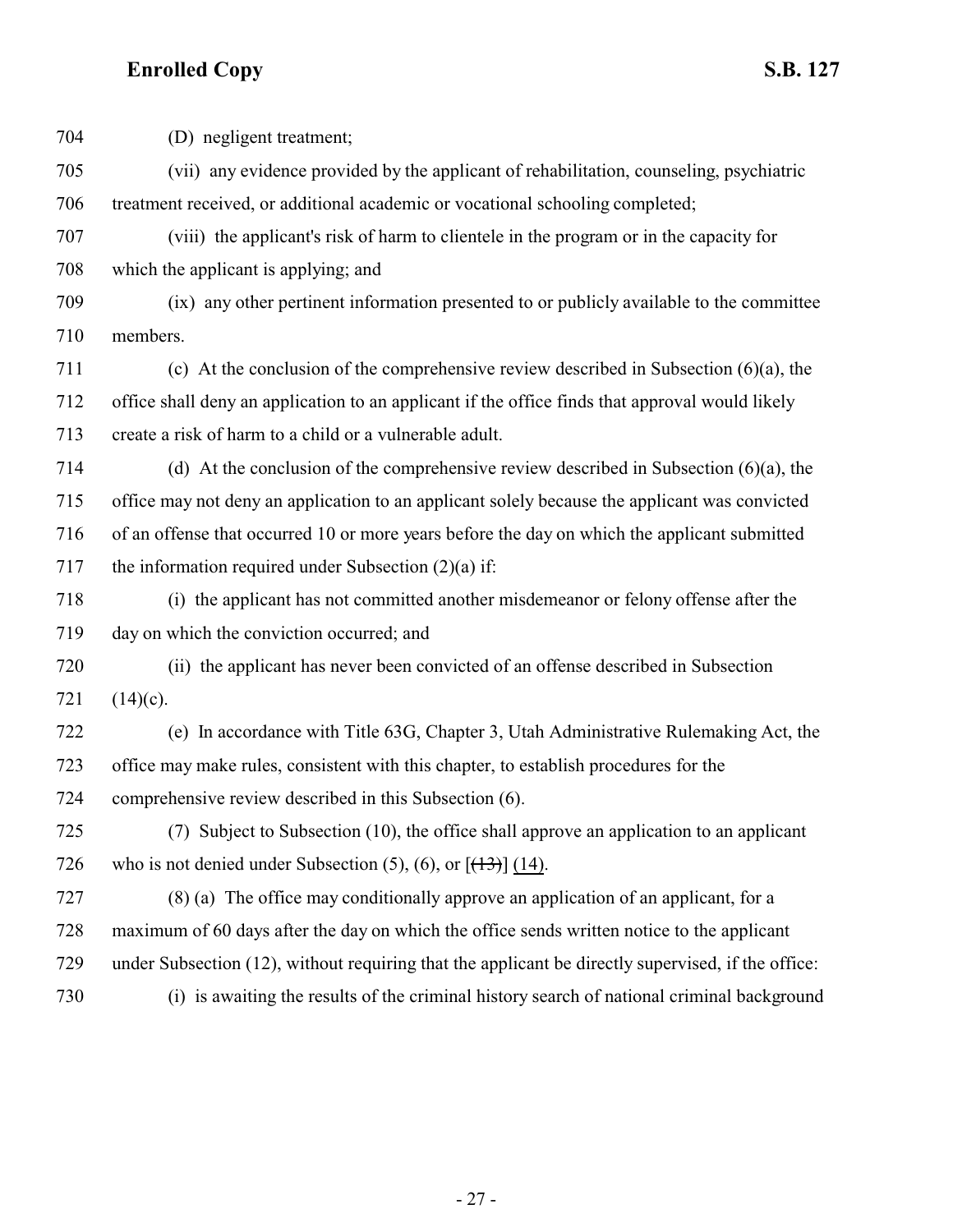| 731 | databases; and                                                                                    |
|-----|---------------------------------------------------------------------------------------------------|
| 732 | (ii) would otherwise approve an application of the applicant under Subsection (7).                |
| 733 | (b) The office may conditionally approve an application of an applicant, for a                    |
| 734 | maximum of one year after the day on which the office sends written notice to the applicant       |
| 735 | under Subsection (12), without requiring that the applicant be directly supervised if the office: |
| 736 | (i) is awaiting the results of an out-of-state registry for providers other than foster and       |
| 737 | adoptive parents; and                                                                             |
| 738 | (ii) would otherwise approve an application of the applicant under Subsection (7).                |
| 739 | (c) Upon receiving the results of the criminal history search of a national criminal              |
| 740 | background database, the office shall approve or deny the application of the applicant in         |
| 741 | accordance with Subsections (5) through (7).                                                      |
| 742 | (9) A licensee or department contractor may not permit an individual to have direct               |
| 743 | access to a child or a vulnerable adult unless, subject to Subsection (10):                       |
| 744 | (a) the individual is associated with the licensee or department contractor and:                  |
| 745 | (i) the individual's application is approved by the office under this section;                    |
| 746 | (ii) the individual's application is conditionally approved by the office under                   |
| 747 | Subsection $(8)$ ; or                                                                             |
| 748 | (iii) (A) the individual has submitted the background check information described in              |
| 749 | Subsection $(2)$ to the office;                                                                   |
| 750 | (B) the office has not determined whether to approve the applicant's application; and             |
| 751 | (C) the individual is directly supervised by an individual who has a current background           |
| 752 | screening approval issued by the office under this section and is associated with the licensee or |
| 753 | department contractor;                                                                            |
| 754 | (b) (i) the individual is associated with the licensee or department contractor;                  |
| 755 | (ii) the individual has a current background screening approval issued by the office              |
| 756 | under this section;                                                                               |
| 757 | (iii) one of the following circumstances, that the office has not yet reviewed under              |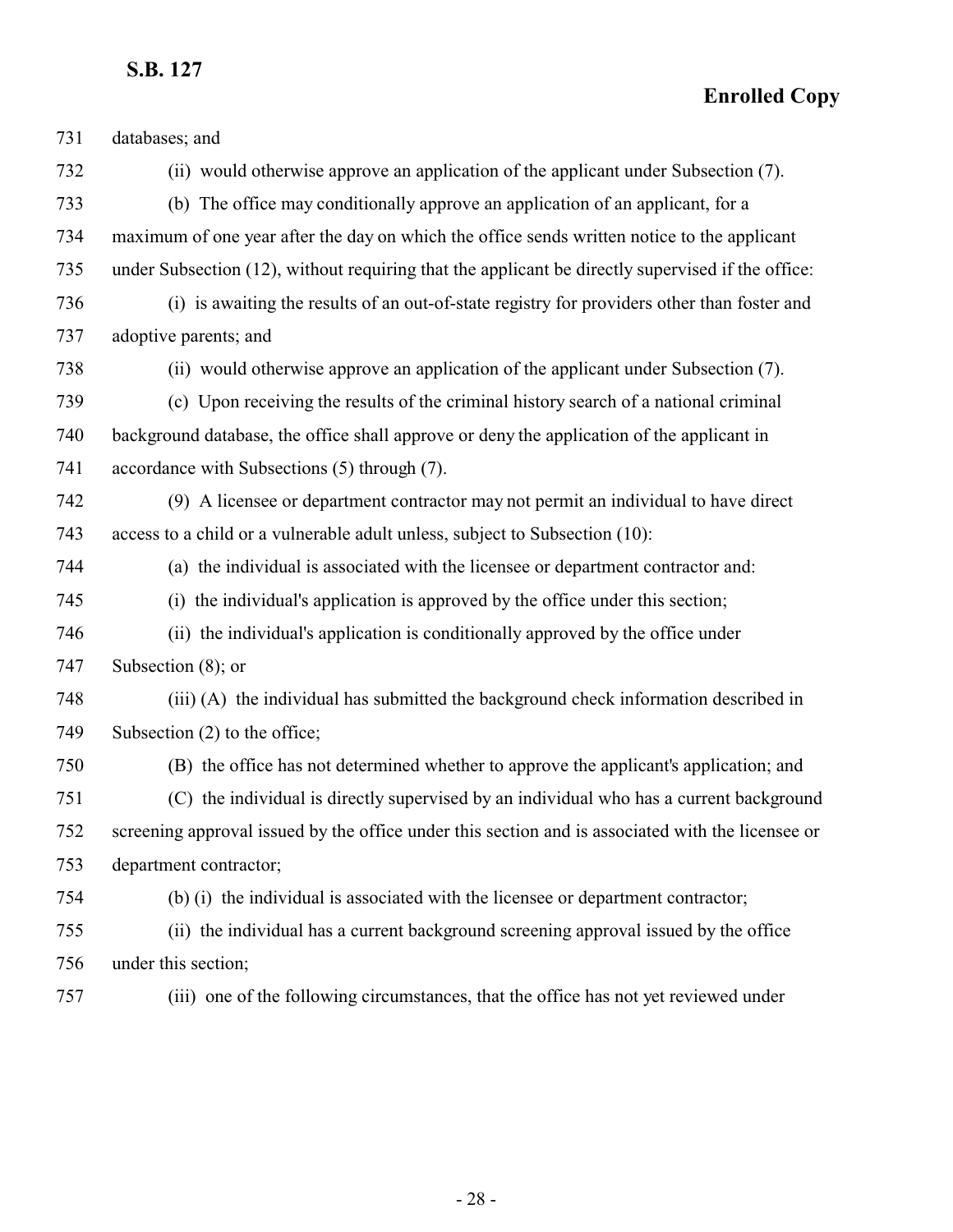| 758 | Subsection (6), applies to the individual:                                                    |
|-----|-----------------------------------------------------------------------------------------------|
| 759 | (A) the individual was charged with an offense described in Subsection $(5)(a)$ ;             |
| 760 | (B) the individual is listed in the Licensing Information System, described in Section        |
| 761 | 62A-4a-1006;                                                                                  |
| 762 | (C) the individual is listed in the vulnerable adult abuse, neglect, or exploitation          |
| 763 | database, described in Section 62A-3-311.1;                                                   |
| 764 | (D) the individual has a record in the juvenile court of a substantiated finding of severe    |
| 765 | child abuse or neglect, described in Section 78A-6-323; or                                    |
| 766 | (E) the individual has a record of an adjudication in juvenile court for an act that, if      |
| 767 | committed by an adult, would be a felony or a misdemeanor as described in Subsection $(5)(a)$ |
| 768 | or $(6)$ ; and                                                                                |
| 769 | (iv) the individual is directly supervised by an individual who:                              |
| 770 | (A) has a current background screening approval issued by the office under this               |
| 771 | section; and                                                                                  |
| 772 | (B) is associated with the licensee or department contractor;                                 |
| 773 | (c) the individual:                                                                           |
| 774 | (i) is not associated with the licensee or department contractor; and                         |
| 775 | (ii) is directly supervised by an individual who:                                             |
| 776 | (A) has a current background screening approval issued by the office under this               |
| 777 | section; and                                                                                  |
| 778 | (B) is associated with the licensee or department contractor;                                 |
| 779 | (d) the individual is the parent or guardian of the child, or the guardian of the             |
| 780 | vulnerable adult;                                                                             |
| 781 | (e) the individual is approved by the parent or guardian of the child, or the guardian of     |
| 782 | the vulnerable adult, to have direct access to the child or the vulnerable adult;             |
| 783 | (f) the individual is only permitted to have direct access to a vulnerable adult who          |
| 784 | voluntarily invites the individual to visit; or                                               |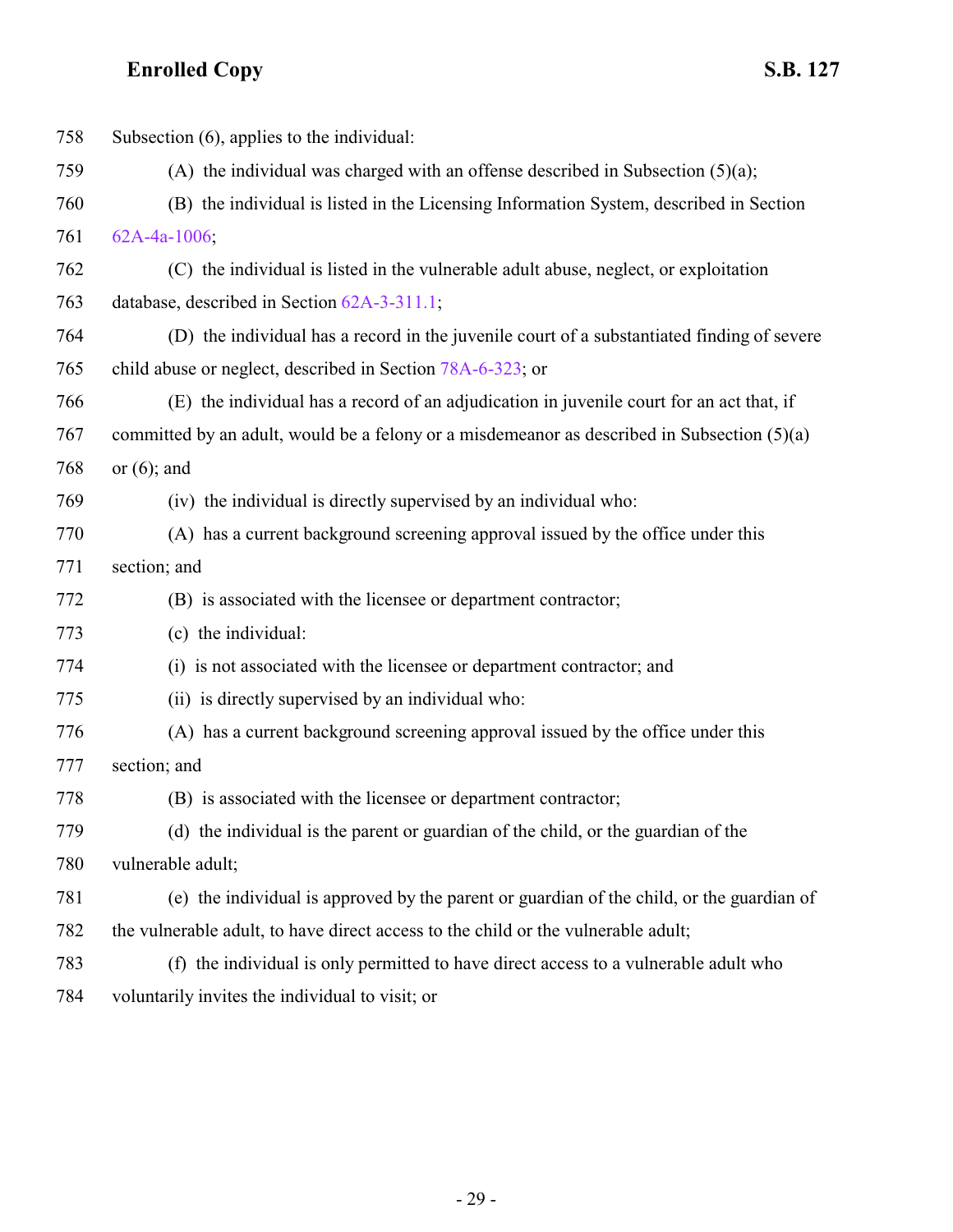#### **Enrolled Copy**

 (g) the individual only provides incidental care for a foster child on behalf of a foster parent who has used reasonable and prudent judgment to select the individual to provide the incidental care for the foster child.

 (10) An individual may not have direct access to a child or a vulnerable adult if the individual is prohibited by court order from having that access.

 (11) Notwithstanding any other provision of this section, an individual for whom the office denies an application may not have direct access to a child or vulnerable adult unless the office approves a subsequent application by the individual.

 (12) (a) Within 30 days after the day on which the office receives the background check information for an applicant, the office shall give notice of the clearance status to:

 (i) the applicant, and the licensee or department contractor, of the office's decision regarding the background check and findings; and

 (ii) the applicant of any convictions and potentially disqualifying charges and adjudications found in the search.

 (b) With the notice described in Subsection (12)(a), the office shall also give the applicant the details of any comprehensive review conducted under Subsection (6).

801 (c) If the notice under Subsection  $(12)(a)$  states that the applicant's application is denied, the notice shall further advise the applicant that the applicant may, under Subsection [62A-2-111](http://le.utah.gov/UtahCode/SectionLookup.jsp?section=62a-2-111&session=2021GS)(2), request a hearing in the department's Office of Administrative Hearings, to challenge the office's decision.

 (d) In accordance with Title 63G, Chapter 3, Utah Administrative Rulemaking Act, the office shall make rules, consistent with this chapter:

 (i) defining procedures for the challenge of the office's background check decision described in Subsection (12)(c); and

 (ii) expediting the process for renewal of a license under the requirements of this section and other applicable sections.

(13) An individual or a department contractor who provides services in an adults only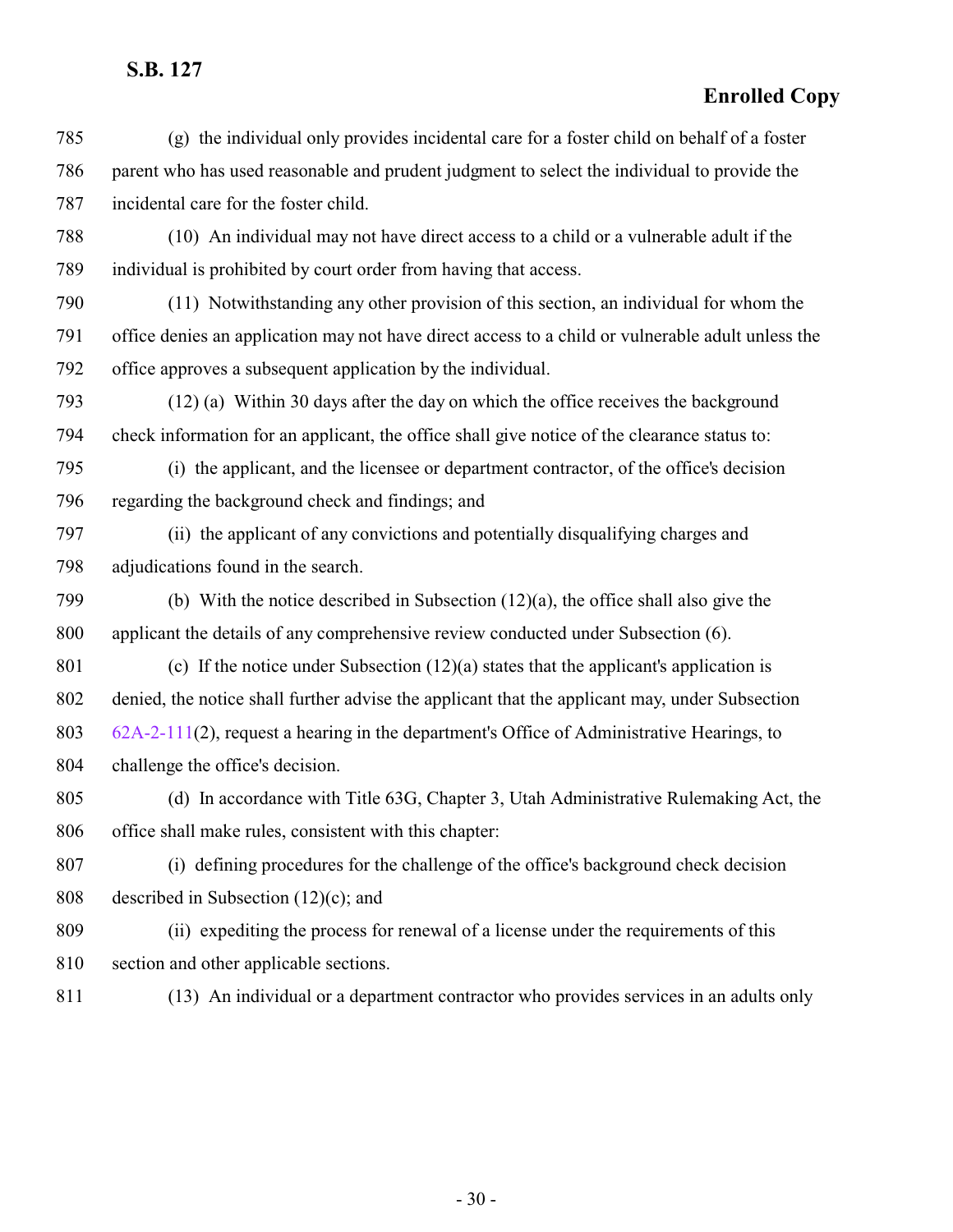substance use disorder program, as defined by rule, is exempt from this section. This

exemption does not extend to a program director or a member, as defined by Section

[62A-2-108](http://le.utah.gov/UtahCode/SectionLookup.jsp?section=62a-2-108&session=2021GS), of the program.

 (14) (a) Except as provided in Subsection (14)(b), in addition to the other requirements of this section, if the background check of an applicant is being conducted for the purpose of 817 giving clearance status to an applicant seeking a position in a congregate care [facility] program, an applicant for a one-time adoption, an applicant seeking to provide a prospective foster home, or an applicant seeking to provide a prospective adoptive home, the office shall:

 (i) check the child abuse and neglect registry in each state where each applicant resided in the five years immediately preceding the day on which the applicant applied to be a foster parent or adoptive parent, to determine whether the prospective foster parent or prospective adoptive parent is listed in the registry as having a substantiated or supported finding of child abuse or neglect; and

 (ii) check the child abuse and neglect registry in each state where each adult living in 826 the home of the applicant described in Subsection  $(14)(a)(i)$  resided in the five years immediately preceding the day on which the applicant applied to be a foster parent or adoptive parent, to determine whether the adult is listed in the registry as having a substantiated or supported finding of child abuse or neglect.

(b) The requirements described in Subsection (14)(a) do not apply to the extent that:

(i) federal law or rule permits otherwise; or

 (ii) the requirements would prohibit the Division of Child and Family Services or a court from placing a child with:

(A) a noncustodial parent under Section [62A-4a-209](http://le.utah.gov/UtahCode/SectionLookup.jsp?section=62a-4a-209&session=2021GS), [78A-6-307](http://le.utah.gov/UtahCode/SectionLookup.jsp?section=78a-6-307&session=2021GS), or [78A-6-307.5](http://le.utah.gov/UtahCode/SectionLookup.jsp?section=78a-6-307.5&session=2021GS); or

(B) a relative, other than a noncustodial parent, under Section [62A-4a-209](http://le.utah.gov/UtahCode/SectionLookup.jsp?section=62a-4a-209&session=2021GS), [78A-6-307](http://le.utah.gov/UtahCode/SectionLookup.jsp?section=78a-6-307&session=2021GS),

or [78A-6-307.5](http://le.utah.gov/UtahCode/SectionLookup.jsp?section=78a-6-307.5&session=2021GS), pending completion of the background check described in Subsection (5).

 (c) Notwithstanding Subsections (5) through (9), the office shall deny a clearance to an 838 applicant seeking a position in a congregate care [facility] program, an applicant for a one-time

- 31 -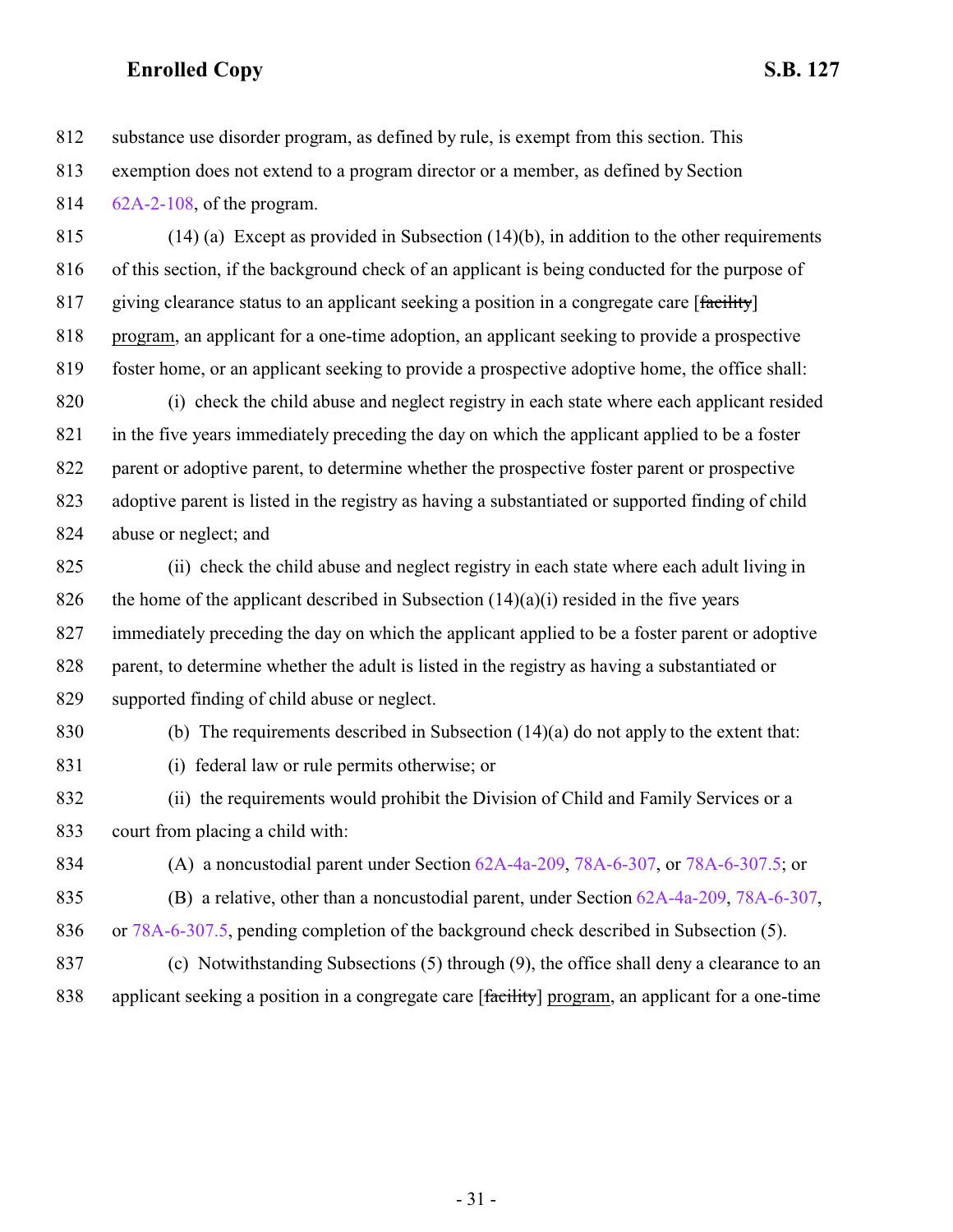| 839 | adoption, an applicant to become a prospective foster parent, or an applicant to become a           |
|-----|-----------------------------------------------------------------------------------------------------|
| 840 | prospective adoptive parent if the applicant has been convicted of:                                 |
| 841 | (i) a felony involving conduct that constitutes any of the following:                               |
| 842 | (A) child abuse, as described in Section $76-5-109$ ;                                               |
| 843 | (B) commission of domestic violence in the presence of a child, as described in Section             |
| 844 | $76 - 5 - 109.1$ ;                                                                                  |
| 845 | (C) abuse or neglect of a child with a disability, as described in Section $76-5-110$ ;             |
| 846 | (D) endangerment of a child or vulnerable adult, as described in Section 76-5-112.5;                |
| 847 | (E) aggravated murder, as described in Section 76-5-202;                                            |
| 848 | (F) murder, as described in Section $76-5-203$ ;                                                    |
| 849 | (G) manslaughter, as described in Section 76-5-205;                                                 |
| 850 | (H) child abuse homicide, as described in Section $76-5-208$ ;                                      |
| 851 | (I) homicide by assault, as described in Section $76-5-209$ ;                                       |
| 852 | (J) kidnapping, as described in Section $76-5-301$ ;                                                |
| 853 | $(K)$ child kidnapping, as described in Section 76-5-301.1;                                         |
| 854 | (L) aggravated kidnapping, as described in Section 76-5-302;                                        |
| 855 | (M) human trafficking of a child, as described in Section 76-5-308.5;                               |
| 856 | (N) an offense described in Title 76, Chapter 5, Part 4, Sexual Offenses;                           |
| 857 | (O) sexual exploitation of a minor, as described in Section 76-5b-201;                              |
| 858 | (P) aggravated arson, as described in Section $76-6-103$ ;                                          |
| 859 | (Q) aggravated burglary, as described in Section $76-6-203$ ;                                       |
| 860 | $(R)$ aggravated robbery, as described in Section 76-6-302; or                                      |
| 861 | (S) domestic violence, as described in Section $77-36-1$ ; or                                       |
| 862 | (ii) an offense committed outside the state that, if committed in the state, would                  |
| 863 | constitute a violation of an offense described in Subsection $(14)(c)(i)$ .                         |
| 864 | (d) Notwithstanding Subsections (5) through (9), the office shall deny a license or                 |
| 865 | license renewal to a prospective foster parent or a prospective adoptive parent if, within the five |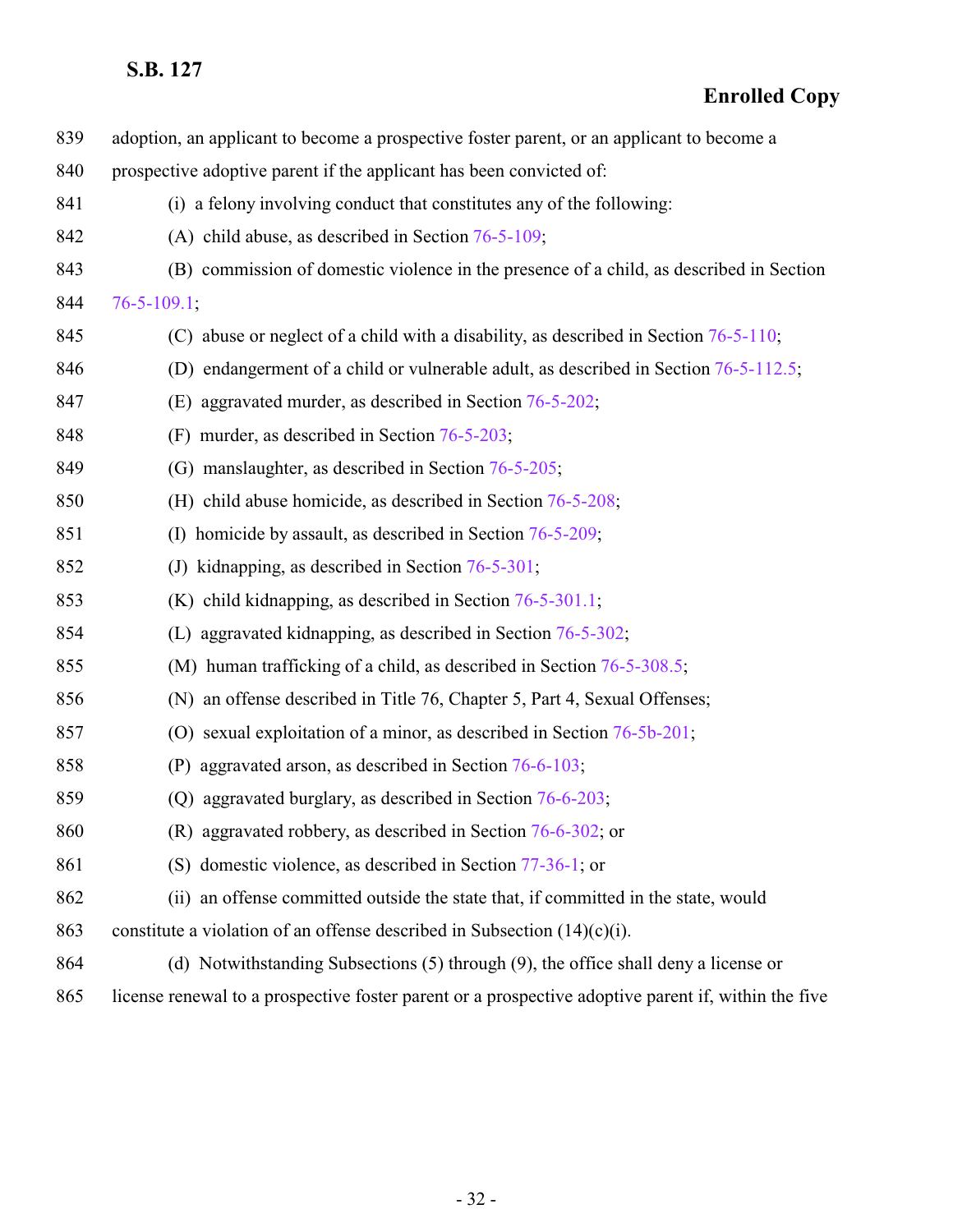<span id="page-32-0"></span>

| 866  | years immediately preceding the day on which the individual's application or license would           |
|------|------------------------------------------------------------------------------------------------------|
| 867  | otherwise be approved, the applicant was convicted of a felony involving conduct that                |
| 868  | constitutes a violation of any of the following:                                                     |
| 869  | (i) aggravated assault, as described in Section $76-5-103$ ;                                         |
| 870  | (ii) aggravated assault by a prisoner, as described in Section $76-5-103.5$ ;                        |
| 871  | (iii) mayhem, as described in Section $76-5-105$ ;                                                   |
| 872  | (iv) an offense described in Title 58, Chapter 37, Utah Controlled Substances Act;                   |
| 873  | (v) an offense described in Title 58, Chapter 37a, Utah Drug Paraphernalia Act;                      |
| 874  | (vi) an offense described in Title 58, Chapter 37b, Imitation Controlled Substances                  |
| 875  | Act;                                                                                                 |
| 876  | (vii) an offense described in Title 58, Chapter 37c, Utah Controlled Substance                       |
| 877  | Precursor Act; or                                                                                    |
| 878  | (viii) an offense described in Title 58, Chapter 37d, Clandestine Drug Lab Act.                      |
| 879  | (e) In addition to the circumstances described in Subsection $(6)(a)$ , the office shall             |
| 880  | conduct the comprehensive review of an applicant's background check pursuant to this section         |
| 881  | if the registry check described in Subsection $(14)(a)$ indicates that the individual is listed in a |
| 882  | child abuse and neglect registry of another state as having a substantiated or supported finding     |
| 883  | of a severe type of child abuse or neglect as defined in Section 62A-4a-1002.                        |
| 884  | Section 5. Section 62A-2-123 is enacted to read:                                                     |
| 885  | 62A-2-123. Congregate care program regulation.                                                       |
| 886  | A congregate care program may not use a cruel, severe, unusual, or unnecessary<br>(1)                |
| 887  | practice on a child, including:                                                                      |
| 888  | (a) a strip search unless the congregate care program determines and documents that a                |
| 889  | strip search is necessary to protect an individual's health or safety;                               |
| 890  | (b) a body cavity search unless the congregate care program determines and documents                 |
| 891  | that a body cavity search is necessary to protect an individual's health or safety;                  |
| 0.02 |                                                                                                      |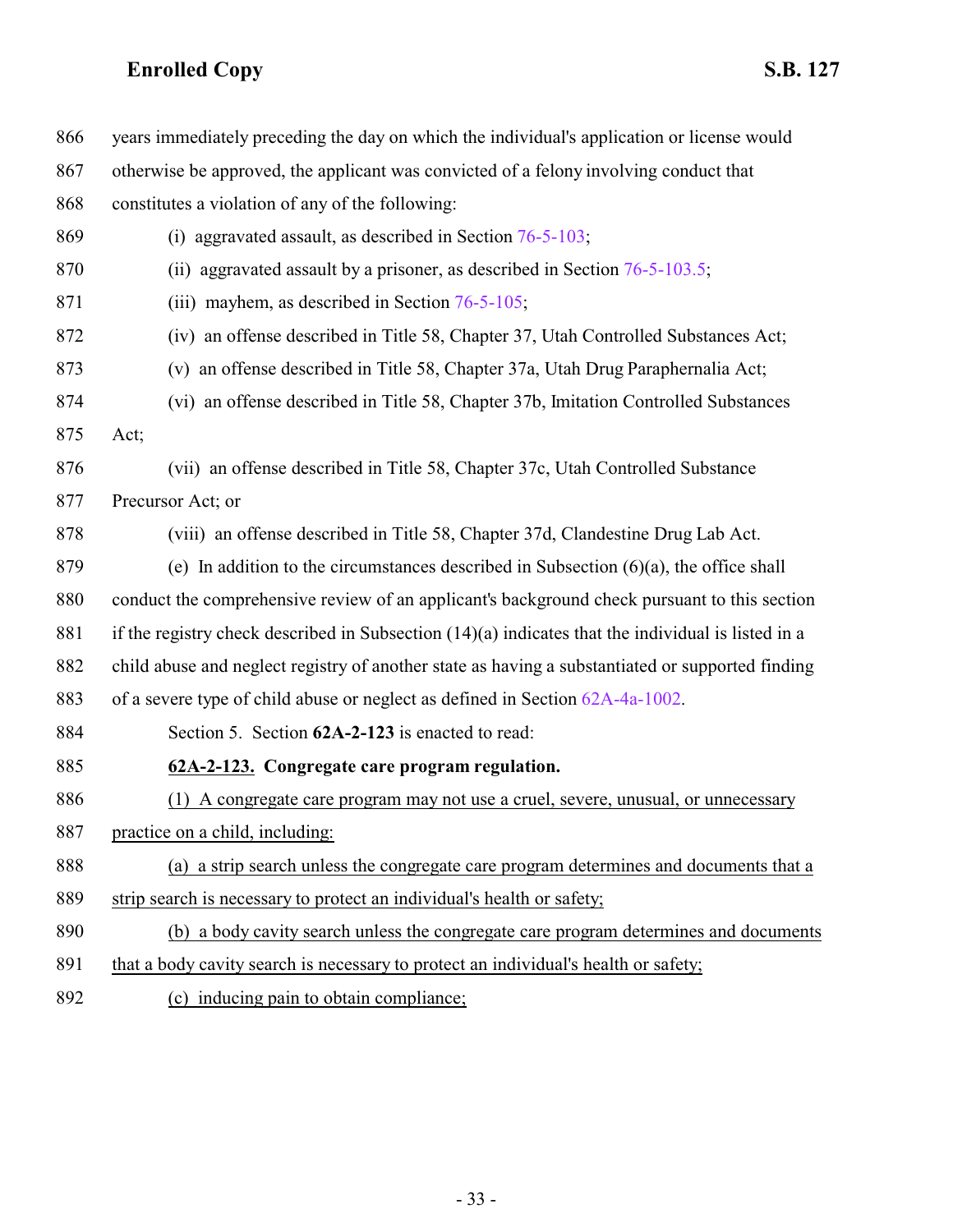| 893 | (d) hyperextending joints;                                                                  |
|-----|---------------------------------------------------------------------------------------------|
| 894 | (e) peer restraints;                                                                        |
| 895 | discipline or punishment that is intended to frighten or humiliate;<br>(f)                  |
| 896 | (g) requiring or forcing the child to take an uncomfortable position, including squatting   |
| 897 | or bending;                                                                                 |
| 898 | (h) for the purpose of punishing or humiliating, requiring or forcing the child to repeat   |
| 899 | physical movements or physical exercises such as running laps or performing push-ups;       |
| 900 | (i) spanking, hitting, shaking, or otherwise engaging in aggressive physical contact;       |
| 901 | denying an essential program service;                                                       |
| 902 | depriving the child of a meal, water, rest, or opportunity for toileting;<br>(k)            |
| 903 | denying shelter, clothing, or bedding;<br>(1)                                               |
| 904 | (m) withholding personal interaction, emotional response, or stimulation;                   |
| 905 | prohibiting the child from entering the residence;<br>(n)                                   |
| 906 | (o) abuse as defined in Section $78A-6-105$ ; and                                           |
| 907 | (p) neglect as defined in Section 78A-6-105.                                                |
| 908 | Before a congregate care program may use a restraint or seclusion, the congregate           |
| 909 | care program shall:                                                                         |
| 910 | (a) develop and implement written policies and procedures that:                             |
| 911 | describe the circumstances under which a staff member may use a restraint or<br>(i)         |
| 912 | seclusion;                                                                                  |
| 913 | describe which staff members are authorized to use a restraint or seclusion;<br>(i)         |
| 914 | describe procedures for monitoring a child that is restrained or in seclusion;<br>(111)     |
| 915 | describe time limitations on the use of a restraint or seclusion;<br>(iv)                   |
| 916 | require immediate and continuous review of the decision to use a restraint or<br>(v)        |
| 917 | seclusion;                                                                                  |
| 918 | require documenting the use of a restraint or seclusion;<br>(vi)                            |
| 919 | (vii) describe record keeping requirements for records related to the use of a restraint or |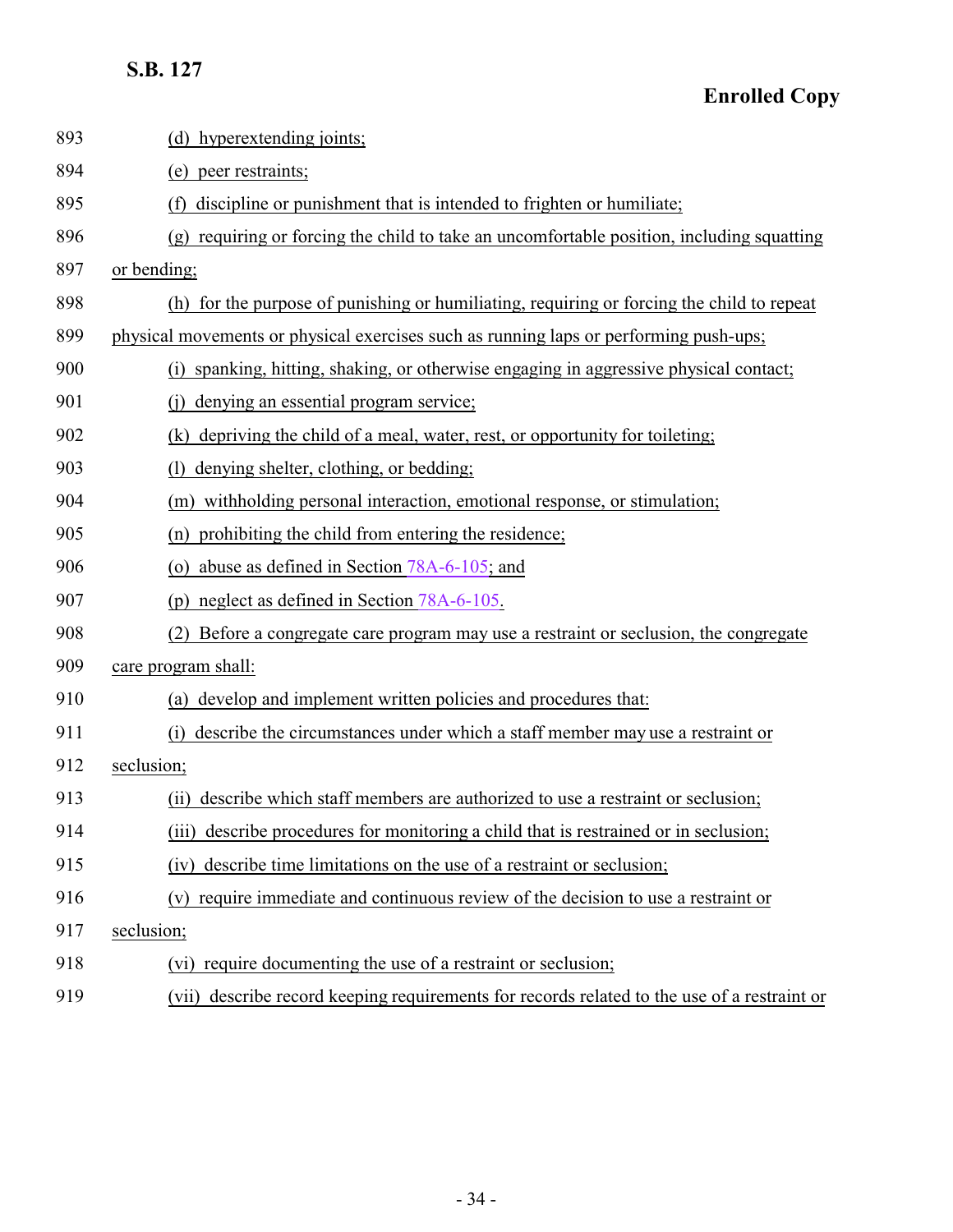| 920 | seclusion;                                                                                    |
|-----|-----------------------------------------------------------------------------------------------|
| 921 | (viii) to the extent practicable, require debriefing the following individuals if debriefing  |
| 922 | would not interfere with an ongoing investigation, violate any law or regulation, or conflict |
| 923 | with a child's treatment plan:                                                                |
| 924 | (A) each witness to the event;                                                                |
| 925 | each staff member involved; and<br>(B)                                                        |
| 926 | the child who was restrained or in seclusion.<br>(C)                                          |
| 927 | (ix) include a procedure for complying with Subsection (5); and                               |
| 928 | provide an administrative review process and required follow up actions after a<br>(x)        |
| 929 | child is restrained or put in seclusion; and                                                  |
| 930 | (b) consult with the office to ensure that the congregate care program's written policies     |
| 931 | and procedures align with industry standards and applicable law.                              |
| 932 | (3) A congregate care program:                                                                |
| 933 | (a) may use a passive physical restraint only if the passive physical restraint is            |
| 934 | supported by a nationally or regionally recognized curriculum focused on non-violent          |
| 935 | interventions and de-escalation techniques;                                                   |
| 936 | (b) may not use a chemical or mechanical restraint unless the office has authorized the       |
| 937 | congregate care program to use a chemical or mechanical restraint;                            |
| 938 | (c) shall ensure that a staff member that uses a restraint on a child is:                     |
| 939 | properly trained to use the restraint; and<br>(i)                                             |
| 940 | familiar with the child and if the child has a treatment plan, the child's treatment<br>(i)   |
| 941 | plan; and                                                                                     |
| 942 | (d) shall train each staff member on how to intervene if another staff member fails to        |
| 943 | follow correct procedures when using a restraint.                                             |
| 944 | $(4)$ (a) A congregate care program:                                                          |
| 945 | (i) may use seclusion if:                                                                     |

946 (A) the purpose for the seclusion is to ensure the immediate safety of the child or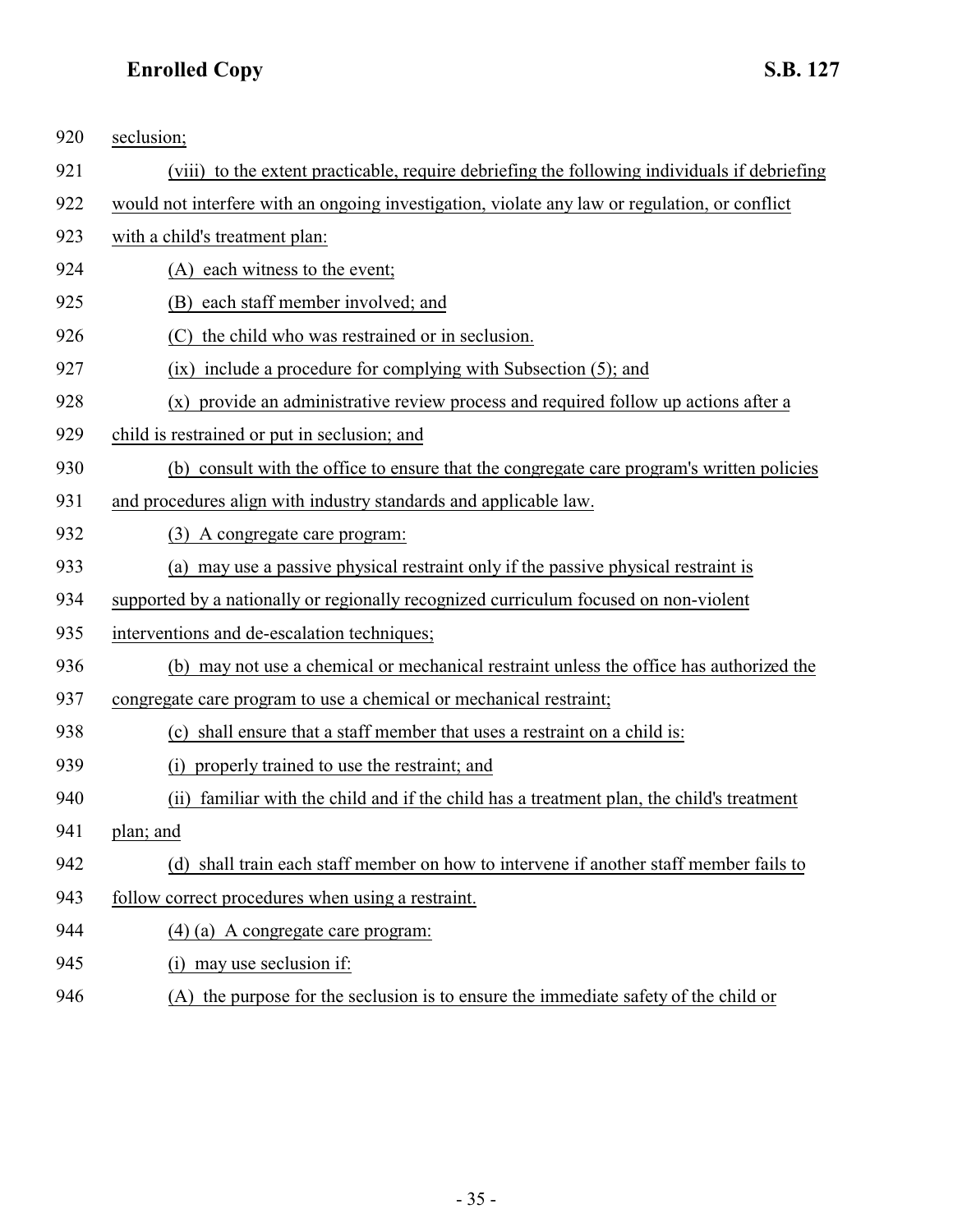| 947 | others; and                                                                                  |
|-----|----------------------------------------------------------------------------------------------|
| 948 | (B) no less restrictive intervention is likely to ensure the safety of the child or others;  |
| 949 | and                                                                                          |
| 950 | may not use seclusion:<br>(11)                                                               |
| 951 | for coercion, retaliation, or humiliation; or<br>(A)                                         |
| 952 | due to inadequate staffing or for the staff's convenience.<br>(B)                            |
| 953 | While a child is in seclusion, a staff member who is familiar to the child shall<br>(b)      |
| 954 | actively supervise the child for the duration of the seclusion.                              |
| 955 | Subject to the office's review and approval, a congregate care program shall<br>(5)          |
| 956 | develop:                                                                                     |
| 957 | suicide prevention policies and procedures that describe:<br>(a)                             |
| 958 | how the congregate care program will respond in the event a child exhibits<br>(i)            |
| 959 | self-injurious, self-harm, or suicidal behavior;                                             |
| 960 | (ii) warning signs of suicide;                                                               |
| 961 | emergency protocol and contacts;<br>(iii)                                                    |
| 962 | training requirements for staff, including suicide prevention training;<br>(iv)              |
| 963 | procedures for implementing additional supervision precautions and for removing<br>(v)       |
| 964 | any additional supervision precautions;                                                      |
| 965 | (vi) suicide risk assessment procedures;                                                     |
| 966 | documentation requirements for a child's suicide ideation and self-harm;<br>(vii)            |
| 967 | (viii) special observation precautions for a child exhibiting warning signs of suicide;      |
| 968 | communication procedures to ensure all staff are aware of a child who exhibits<br>(1X)       |
| 969 | warning signs of suicide;                                                                    |
| 970 | a process for tracking suicide behavioral patterns; and<br>(x)                               |
| 971 | (xi) a post-intervention plan with identified resources; and                                 |
| 972 | (b) based on state law and industry best practices, policies and procedures for              |
| 973 | managing a child's behavior during the child's participation in the congregate care program. |